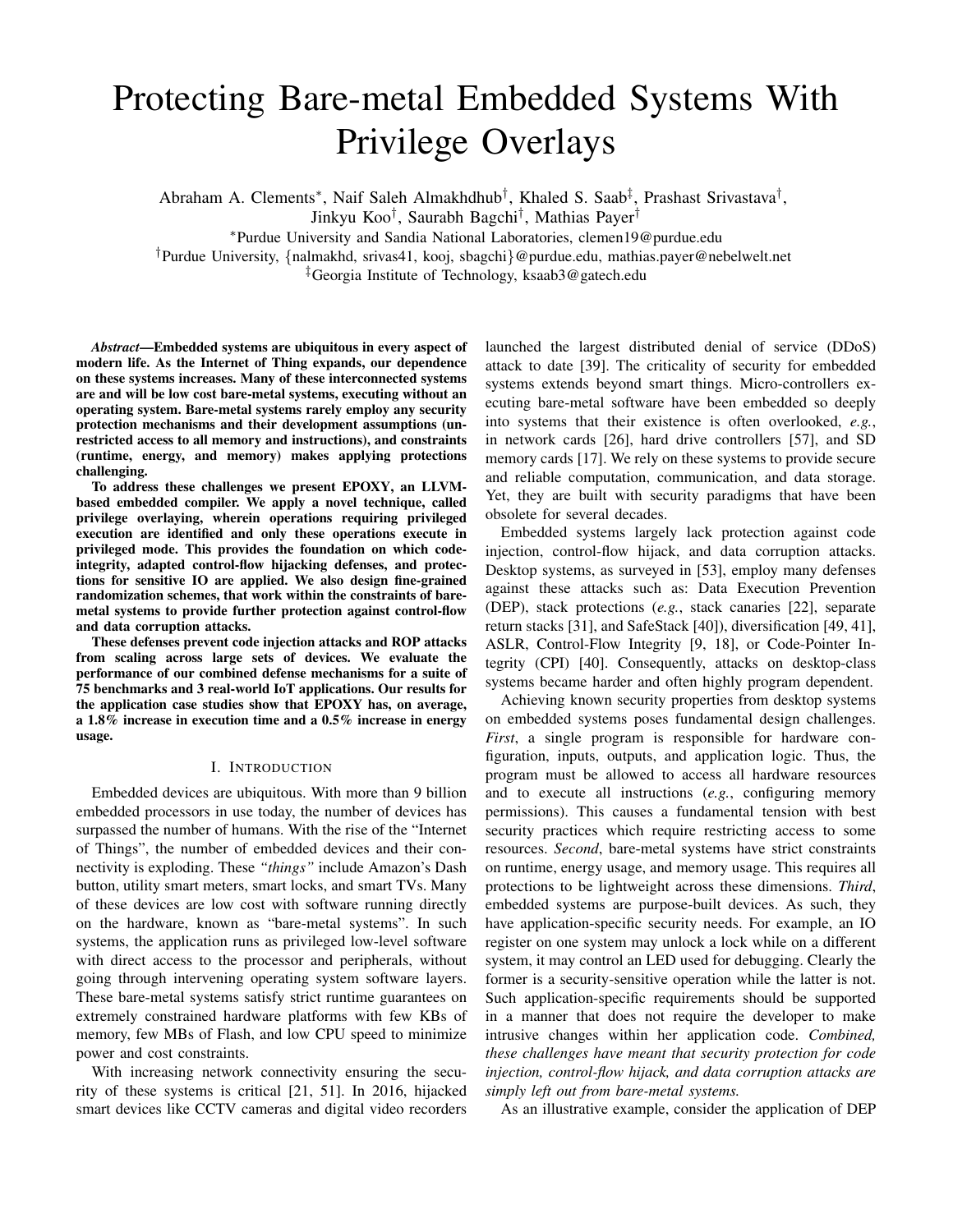to bare-metal systems. DEP, which enforces  $W \oplus X$  on all memory regions, is applied on desktops using a Memory Management Unit (MMU), which is not present on microcontrollers. However, many modern micro-controllers have a peripheral called the Memory Protection Unit (MPU) that can enforce read, write, and execute permissions on regions of the physical memory. At first glance, it may appear that DEP can be achieved in a straightforward manner through the use of the MPU. Unfortunately, we find that this is not the case: the MPU protection can be easily disabled, because there is no isolation of privileges. Thus, a vulnerability anywhere in the program can write the MPU's control register to disable it. A testimony to the challenges of correctly using an MPU are the struggles existing embedded OSs have in using it for security protection, even for well-known protections such as DEP. FreeRTOS [1], a popular operating system for low-end micro-controllers, leaves its stacks and RAM to be writable *and* executable. By FreeRTOS's own admission, the MPU port is seldom used and is not well maintained [3]. This was evidenced by multiple releases in 2016 where MPU support did not even compile [8, 2].

To address all of these challenges, we developed EPOXY (Embedded Privilege Overlay on X hardware with Y software), a compiler that brings both generic and system-specific protections to bare-metal applications. This compiler adds additional passes to a traditional LLVM cross-compilation flow, as shown in Figure 1. These passes add protection against code injection, control-flow hijack and data corruption attacks, and direct manipulation of IO. Central to our design is a lightweight *privilege overlay*, which solves the dichotomy of allowing the program developer to assume access to all instructions and memory but restrict access at runtime. To do this, EPOXY reduces execution privileges of the entire application. Then, using static analysis, only instructions requiring elevated privileges are added to the privilege overlay to enable privileges just prior to their execution. EPOXY draws its inputs from a security configuration file, thus decoupling the implementation of security decisions from application design and achieves all the security protections without any application code modification. Combined, these protections provide application-specific security for bare-metal systems that are essential on modern computers.

In adapting fine-grained diversification techniques [41], EPOXY leverages unique aspects of bare-metal systems, specifically all memory is dedicated to a single application and the maximum memory requirements are determined a priori. This enables the amount of unused memory to be calculated and used to increase diversification entropy. EPOXY then adapts the protection of SafeStack [40], enabling strong stack protection within the constraints of bare-metal systems.

Our prototype implemenation of EPOXY supports the ARMv7-M architecture, which includes the popular Cortex-M3, Cortex-M4, and Cortex-M7 micro-controllers. Our techniques are general and should be applicable to any microcontroller that supports at least two modes of execution (privileged and unprivileged) and has an MPU. We evaluate



Fig. 1. The compilation work flow for an application using EPOXY. Our modifications are shown in shaded regions.

EPOXY on 75 benchmark applications and three representative IoT applications that each stress different sub-systems. Our performance results for execution time, power usage, and memory usage show that our techniques work within the constraints of bare-metal applications. Overheads for the benchmarks average 1.6% for runtime and 1.1% for energy. For the IoT applications, the average overhead is 1.8% for runtime, and 0.5% for energy. We evaluate the effectiveness of our diversification techniques, using a Return Oriented Programming (ROP) compiler [52] that finds ROP-based exploits. For our three IoT applications, using 1,000 different binaries of each, no gadget survives across more than 107 binaries. This implies that an adversary cannot reverse engineer a single binary and create a ROP chain with a single gadget that scales beyond a small fraction of devices.

In summary, this work: (1) identifies the essential components needed to apply proven security techniques to baremetal systems; (2) implements them as a transparent runtime privilege overlay, without modifying existing source code; (3) provides state-of-the-art protections (stack protections and diversification of code and data regions) for bare-metal systems within the strict requirements of run-time, memory size, and power usage; (4) demonstrates that these techniques are effective from a security standpoint on bare-metal systems. Simply put, EPOXY brings bare-metal application security forward several decades and applies protections essential for today's connected systems.

## II. THREAT MODEL AND PLATFORM ASSUMPTIONS

We assume a remote attacker with knowledge of a generic memory corruption vulnerability, *i.e.*, the application running on the embedded system itself is buggy but not malicious. The goal of the attacker is to either achieve code execution (*e.g.*, injecting her own code, reusing existing code through ROP or performing Data-oriented Programming [37]), corrupt specific data, or directly manipulate security-critical outputs of a system by sending data to specific IO pins. We assume the attacker exploits a write-what-where vulnerability, *i.e.*, one which allows the attacker to write any data to any memory location that she wants. The attacker may have obtained the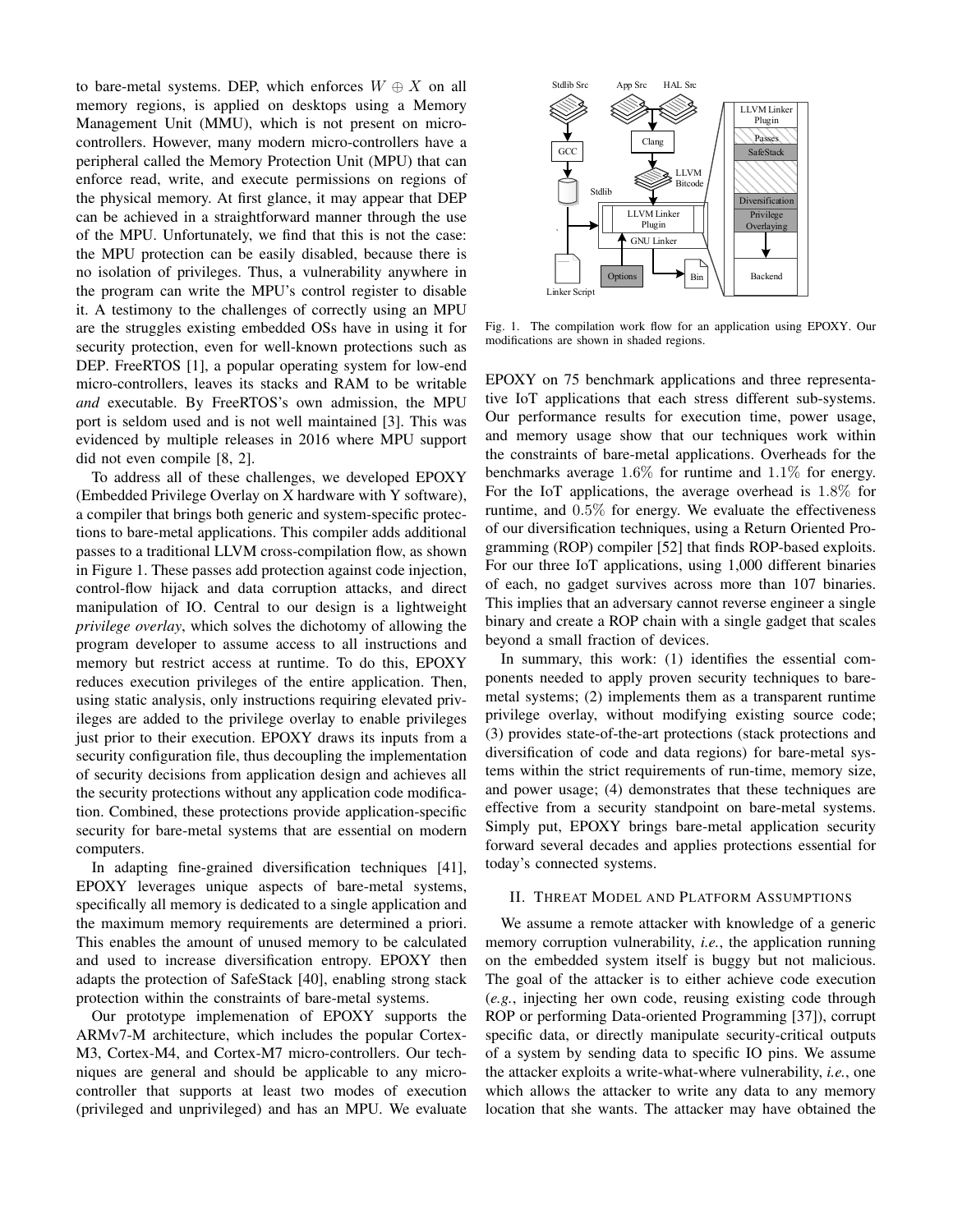vulnerability through a variety of means, *e.g.*, source code analysis, or reverse engineering the binary that runs on a different device and identifying security flaws in it.

We also assume that the attacker does not have access to the specific instance of the (diversified) firmware running on the target device. Our applied defenses provide foundational protections, which are complementary to and assumed by, many modern defenses such as, the memory disclosure prevention work by Braden *et. al.* [15]. We do not protect against attacks that replace the existing firmware with a compromised firmware. Orthogonal techniques such as code signing should be used to prevent this type of attack.

We make the following assumptions about the target system. First, it is running a single bare-metal application, which utilizes a single stack and has no restrictions on the memory addresses, peripherals, or registers that it can access or instructions that it can execute. This is the standard mode of execution of applications on bare-metal systems, *e.g.*, is the case with every single benchmark application and IoT application that we use in the evaluation and that we surveyed from the vendors of the ARM-equipped boards. Second, we require the microcontroller to support at least two execution privilege levels, and have a means to enforce access controls on memory for these privilege levels. These access controls include marking regions of memory as read, write, and/or execute. Typically, an MPU provides this capability on a micro-controller. We looked at over 100 Cortex-M3, M4, and M7 series micro-controllers from ARM and an MPU was present on all but one. Microcontrollers from other vendors, such as AVR32 from Atmel, also have an MPU.

## III. ARCHITECTURE BACKGROUND INFORMATION

This section presents architecture information that is needed to understand the attack vectors and the defense mechanisms in EPOXY. Bare-metal systems have low level access to hardware; this enables an attacker, with a write-what-where vulnerability, to manipulate the system in ways that are unavailable to applications on desktop systems. Defense strategies must consider these attack avenues, and the constraints of hardware available to mitigate threats. For specificity, we focus on the ARMv7-M architecture which is implemented in ARM Cortex-M(3,4,7) micro-controllers. The general techniques are applicable to other architectures subject to the assumptions laid out in Section II. We present key details of the ARMv7- M architecture, full details are in the ARMv7-M Architecture Reference Manual [11].

#### *A. Memory Map*

In our threat model, the attacker has a write-what-where vulnerability that can be used to write to any memory address; therefore, it is essential to understand the memory layout of the system. Note that these systems use a single, unified memory space. A representative memory map illustrating the different memory regions is shown in Figure 2. At the very bottom of memory is a region of aliased memory. When an access is made to the aliased region, the access is fulfilled by accessing



Fig. 2. An example memory map showing the regions of memory commonly available on an ARMv7-M architecture micro-controller. Note the cross hatched areas have an address but no memory.

physical memory that is aliased, which could be in the Internal RAM, Internal Flash, or External Memory. The alias itself is specified through a hardware configuration register. Thus, memory mapped by the aliased region is addressable using two addresses: its default address (*e.g.*, the address of Internal RAM, Internal Flash, or External Memory) and address of the aliased region. This implies that a defender has to configure identical permissions for the aliased memory region and the actual memory region that it points to. A common peripheral (usually a memory controller) contains a memory-mapped register that sets the physical memory addressed by the aliased region. A defender must protect both the register that controls which memory is aliased, in addition to the physical and aliased memory locations.

Moving up the address space we come to Internal Flash, this is Flash memory that is located inside the micro-controller. On ARMv7-M devices it ranges in size from a couple KB to a couple MB. The program code and read only data are usually stored here. If no permissions are enforced, an attacker may directly manipulate code<sup>1</sup>. Address space layout randomization is not applied in practice and the same binary is loaded on all devices, which enables code reuse attacks like ROP. Above the Flash is RAM which holds the heap, stack, and global data (initialized data and uninitialized bss sections). Common sizes range from 1KB to a couple hundred KB and it is usually smaller than the Flash. By default this area is read, write, and execute-enabled, making it vulnerable to code injection attacks. Additionally, the stack employs no protection and thus is vulnerable to stack smashing attacks which can overwrite return addresses and hijack the control flow of the application.

Located above the RAM are the peripherals. This area is sparsely populated and consists of fixed addresses which control hardware peripherals. Peripherals include: General Purpose Input and Output (GPIO), serial communication (UARTS), Ethernet controllers, cryptography accelerators, and many others. Each peripheral is configured, and used by reading and writing to specific memory addresses called memorymapped registers. For example, a smart lock application will

<sup>&</sup>lt;sup>1</sup>In Flash a 1 may be changed to a 0 without erasing an entire block, parity checks are also common to detect single bit flips. This restricts the changes that can directly be made to code; however, a wily attacker may still be able to manipulate the code in a malicious way.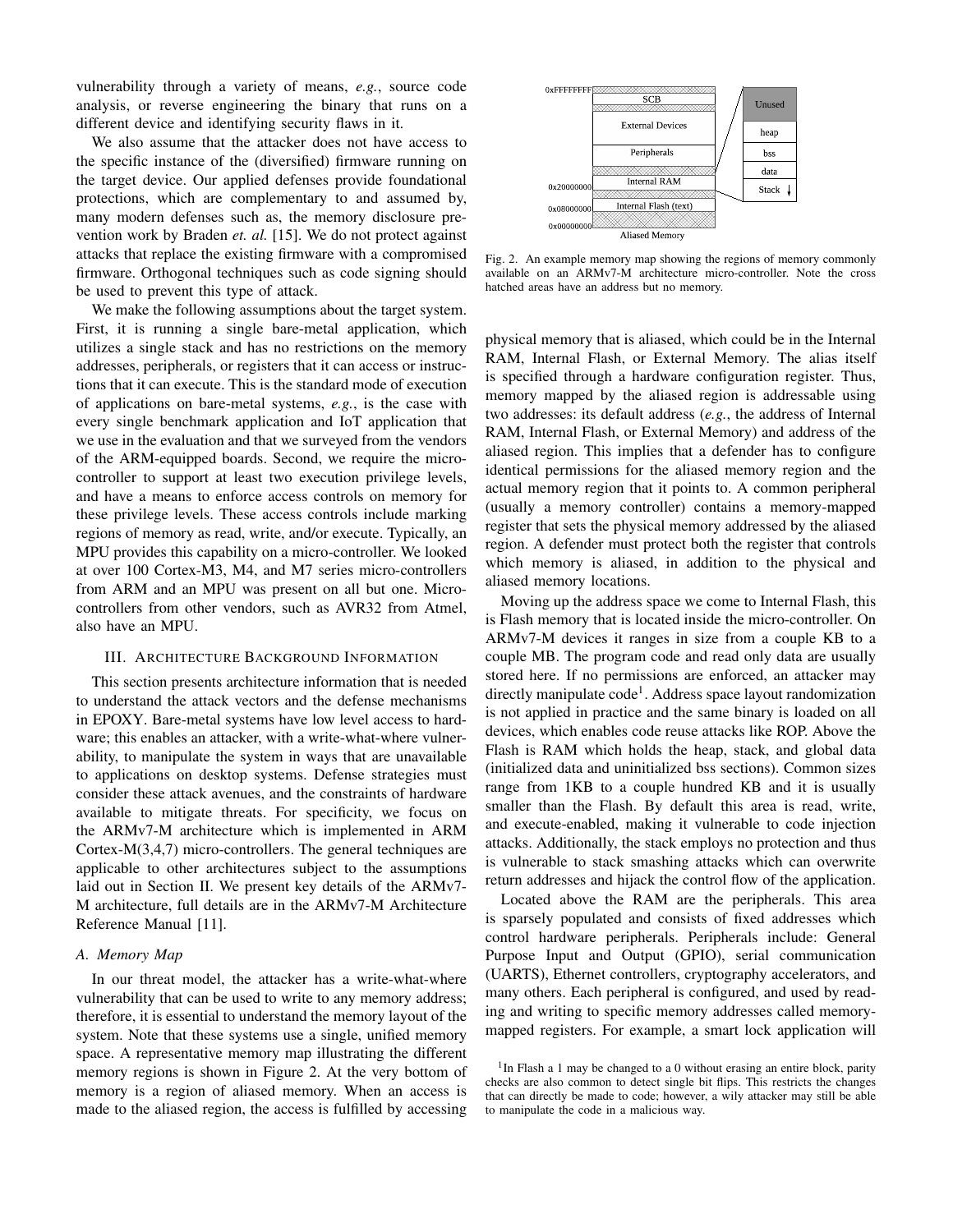use an output pin of the micro-controller to actuate its locking mechanism. In software this will show up as a write to a fixed address. An adversary can directly open the lock by writing to the GPIO register using a write-what-where vulnerability, bypassing any authentication mechanism in the application.

The second region from the top is reserved for external memory and co-processors. This may include things like external RAM or Flash. However, on many small embedded systems nothing is present in this area. If used, it is sparsely populated and the opportunities presented to an attacker are system and program specific. The final area is the System Control Block (SCB). This is a set of memory-mapped registers defined by ARM and present in every ARMv7-M microcontroller. It controls the MPU configuration, interrupt vector location, system reset, and interrupt priorities. Since the SCB contains the MPU configuration registers, an attacker can disable the MPU simply by writing a 0 to the lowest bit of the *MPU CTRL* register located at address 0xE000ED94. Similarly, the location of the interrupt vector table is set by writing the *VTOR* register at 0xE000ED08. These indicate that the SCB region is critical from a security standpoint.

# *B. Execution Privileges Modes*

Like their x86 counterparts, ARMv7-M processors can execute in different privilege modes. However, they only support two modes: privileged and unprivileged. In the current default mode of operation, the entire application executes in privileged mode, which means that all privileged instructions and all memory accesses are allowed. Thus, we cannot indiscriminately reduce the privilege level of the application, for fear of breaking the application's functionality. Once privileges are reduced the only way to elevate privileges is through an exception. All exceptions execute in privileged mode and software can invoke an exception by executing an SVC (for "supervisor call") instruction. This same mechanism is used to create a system call in a traditional OS.

## *C. Memory Protection Unit*

ARMv7-M devices have a Memory Protection Unit or MPU which can be used to set read, write, or execute permissions on regions of the physical memory. The MPU is similar to an MMU, but it does not provide virtual memory addressing. In effect, the MPU adds an access control layer over the physical memory but memory is still addressed by its physical addresses. The MPU defines read, write, and execute privileges for both privileged and unprivileged modes. It also enables making regions of memory non executable ("execute never" in ARM's terminology). It supports setting up to 8 regions, numbered from 0 to 7, with the following restrictions: (1) A region's size can be from 32 Bytes to 4 GBytes, in powers of two; (2) Each region must be size-aligned (*e.g.*, if the region is 16KB, it must start on a multiple of 16KB); (3) If there is a conflict of permissions (through overlapping regions), then the higher numbered region's permissions take effect. Figure 3 illustrates how memory permissions are applied.



Fig. 3. Diagram illustrating how the protection regions (R-x) defined in the MPU by EPOXY are applied to memory. Legend shows permissions and purpose of each region. Note regions R1-R3 (not shown) are developer defined.

For the remainder of this paper we will use the following notations to describe permissions for a memory region:  $(P-R^2W^2, U-R^2W^2, X| -^2)$  which encodes read and write permissions for privileged mode (P), unprivileged mode (U), and execution permission for both privileged and unprivileged mode. For example, the tuple *(P-RW,U-R,X)* encodes a region as executable, read-write for privileged mode and executable, read-only access for unprivileged mode. Note, execute permissions are set for both privileged and unprivileged mode. For code to be executed, read access must be granted. Thus, unprivileged code can be prevented from executing a region by removing read access to it.

# *D. Background Summary*

Current bare-metal system design exposes a large attack surface—memory corruption, code injection, control-flow hijack attachs, writing to security-critical but system-specific IO, and modification of registers crucial for system operation such as the SCB and MPU configuration. Execution privilege modes and the MPU provide the hardware foundation that can be used to develop techniques that will reduce this vast attack surface. However, the development assumption that all instructions and all memory locations are accessible is in direct conflict with the security requirements, as some instructions and memory accesses can exploit the attack surface and need to be restricted. Next we present the design of our solution EPOXY, which resolves this tension by using privilege overlays, along with various diversification techniques to remove the attack surface.

## IV. DESIGN

EPOXY's goal is to apply system specific protections to bare-metal applications. This requires meeting several requirements: (1) Protections must be flexible as protected areas vary from system to system; (2) The compiler must enable the enforcement of policies that protect against malicious code injection, code reuse attacks, global data corruption, and direct manipulation of IO; (3) Enforcement of the policies must satisfy the non-functional constraints—runtime, energy usage, and memory usage should not be significantly higher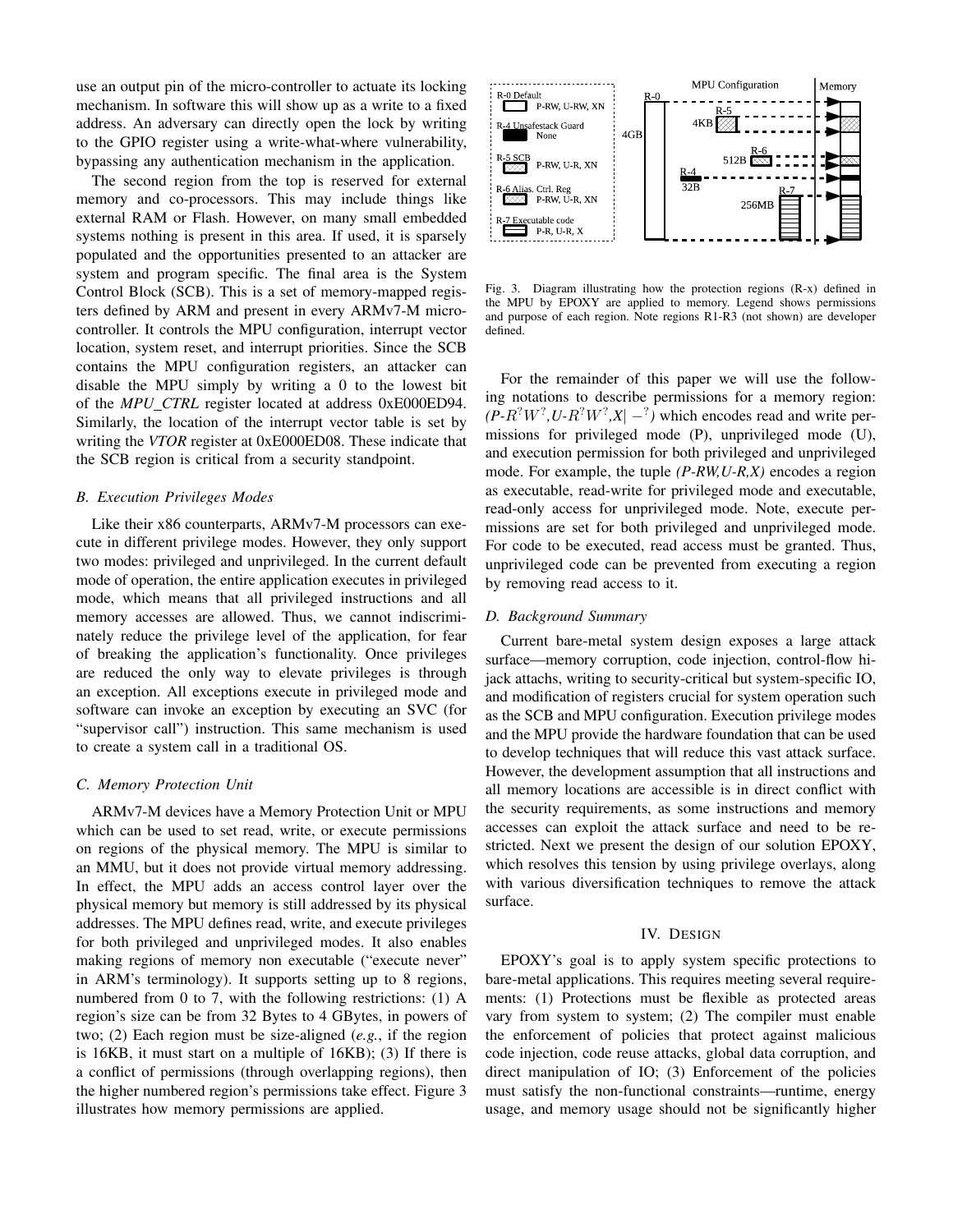than in the baseline insecure execution. (4) The protections should not cause the application developers to make changes to their development workflow and ideally would involve no application code changes.

EPOXY's design utilizes four components to apply protections to bare-metal systems, while achieving the above four goals. They are: (1) access controls which limit the use of specific instructions and accesses to sensitive memory locations, (2) our novel privilege overlay which imposes the access control on the unmodified application, (3) an adapted SafeStack, and (4) diversification techniques which utilize all available memory.

# *A. Access Controls*

Access controls are used to protect against code injection attacks and defend against direct manipulation of IO. Access controls specify the read, write, and execute permissions for each memory region and the instructions which can be executed for a given execution mode. As described in Section III, modern micro-controllers contain an MPU and multiple execution modes. These are designed to enable DEP and to restrict access to specific memory locations. We utilize the MPU and multiple execution modes to enforce access controls in our design. Using this available hardware, rather than using a software only approach, helps minimize the impact on runtime, energy consumption, and memory usage. On our target architecture, IO is handled through memorymapped registers as well and thus, the MPU can be used to restrict access to sensitive IO. The counter argument to the use of the MPU is that it imposes restrictions—how many memory regions can be configured (8 in our chosen ARM architecture) and how large each region needs to be and how it should be aligned (Section III-C). However, we still choose to use the MPU and this explains in part the low overhead that EPOXY incurs (Table II). While the MPU and the processor execution modes can enforce access controls at runtime they must be properly configured to enable robust protection. We first identify the proper access controls and how to enforce them. We then use the compiler to generate the needed hardware configuration to enforce access controls at runtime. Attempts to access disallowed locations trap to a fault handler. The action the fault handler takes is application specific, *e.g.*, halting the system, which provides the strongest protects as it prevents repeated attack attempts.

The required access controls and mechanisms to enforce them can be divided into two parts: architecture dependent and system specific. Architecture-dependent access controls: All systems using a specific architecture (*e.g.*, ARMv7-M) have a shared set of required access controls. They must restrict access to instructions and memory-mapped registers that can undermine the security of the system. The instructions that require execution in privileged mode are specified in the processor architecture and are typically those that change specialpurpose registers, such as the program status register (the MSR and CPS instructions). Access to these instructions is limited by executing the application by default in unprivileged mode. Memory-mapped registers, such as the MPU configuration registers, and interrupt vector offset register, are common to an architecture and must be protected. In our design, this is done by configuring the MPU to only allow access to these regions (registers) from the privileged mode.

System-specific access controls: These are composed of setting  $W \oplus X$  on code and data, protection of the alias control register, and protecting any sensitive IO.  $W \oplus X$  should be applied to every system; however, the locations of code and data change from system to system, making the required configuration to enforce it system specific. For example, each micro-controller has different amounts of memory and a developer may place code and data in different regions, depending on her requirements. The peripheral that controls the aliased memory is also system specific and needs protection and thus, access to it should be set for the privileged mode only. Last, what IO is sensitive varies from system to system and only the subset of IO that is sensitive need be restricted to the privileged mode.

To simplify the implementation of the correct access controls, our compiler generates the necessary system configuration automatically. At the linking stage, our compiler extracts information (location, size, and permissions) for the code region and the data region. In addition, the developer provides on a per-application basis information about the location and size of the alias control register and what IO is sensitive. The compiler then uses this information, along with the architecture-specific access controls, to generate the MPU configuration. The MPU configuration requires writing the correct bits to specific registers to enforce the access controls. Our compiler pass adds code to system startup to configure the MPU (Figure 3 and Table I). The startup code thus drops the privileges of the application that is about to execute, causing it to start execution in unprivileged mode.

## *B. Privilege Overlay*

We maintain the developer's assumption of access to all instructions and memory locations by using a technique that we call, *privilege overlay*. This technique, identifies all instructions and memory accesses which are restricted by the access controls—referred to as restricted operations—and elevates just these instructions. Conceptually, this is like overlaying the original program with a mask which elevates just those instructions which require privileged mode. In some ways, this privilege overlaying is similar to an application making an operating system call and transitioning from unprivileged mode to privileged mode. However, here, instead of being a fixed set of calls which operate in the operating system's context, it creates a minimal set of instructions (loads and stores from and to sensitive locations and two specific instructions) that execute in their original context (the only context used in a bare-metal application execution) after being given permissions to perform the restricted operation. By elevating just those instructions which perform restricted operations through the privilege overlay, we simplify the development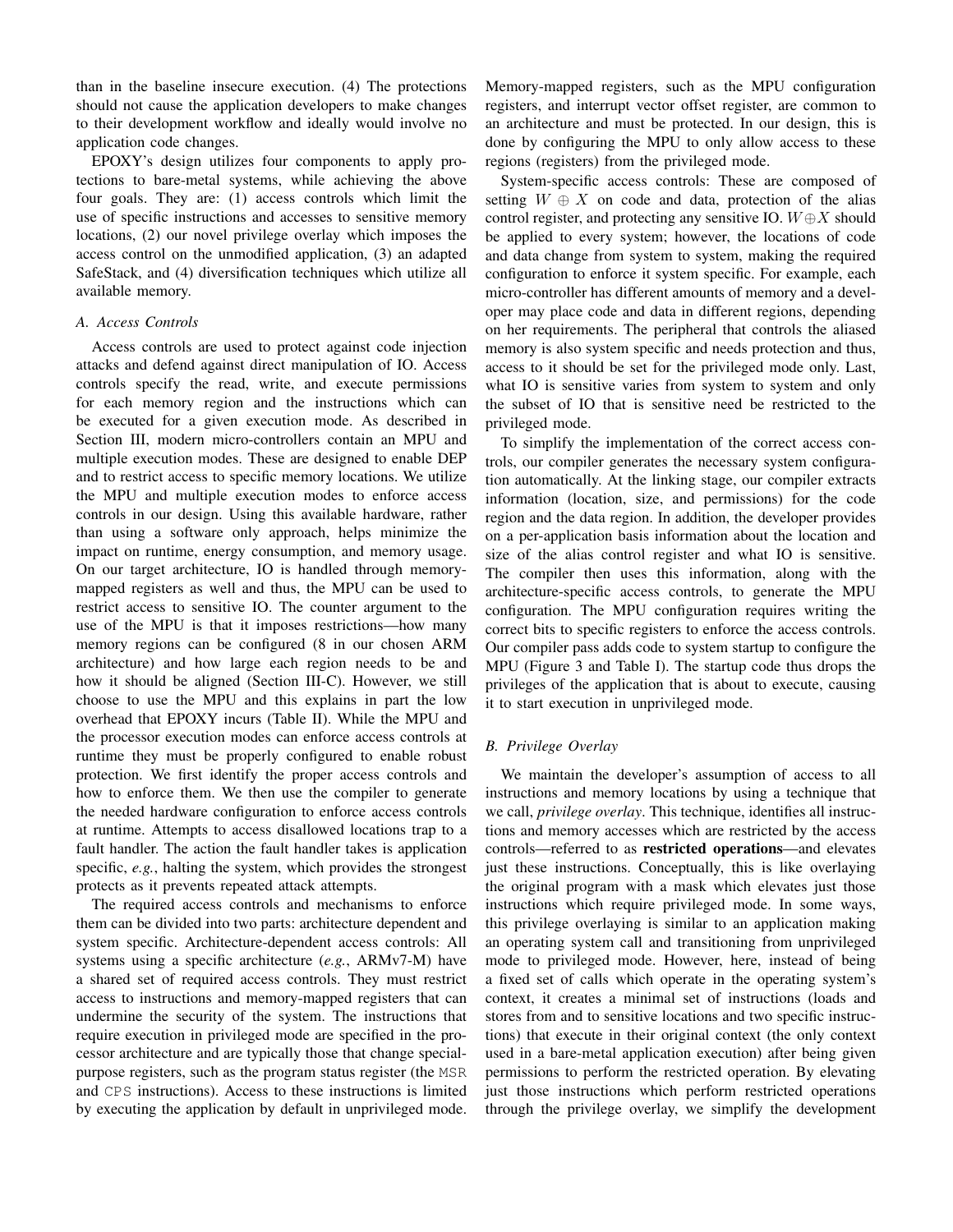process and by carefully selecting the restricted operations, we limit the power of a write-what-where vulnerability.

Privilege overlaying requires two mechanisms: A mechanism to elevate privileges for just the restricted operations and a mechanism to identify all the restricted operations. Architectures employing multiple execution modes provide a mechanism for requesting the execution of higher level software. On ARM, this is the SVC instruction which causes an exception handler to be invoked. This handler checks if the call came from an authorized location, and if so, it elevates the execution mode to the privileged mode and returns to the original context. If it was not from an authorized location, then it passes the request on to the original handler without elevating the privilege, *i.e.*, it denies the request silently. The compiler identifies each restricted operation and prepends it with a call to the SVC handler and, immediately after the restricted operation, adds instructions that drop the execution privileges. Thus, each restricted operation executes in privileged mode and then immediately returns to unprivileged mode.

The restrictions in the way MPU configuration can be specified, creates challenges for EPOXY. The MPU is restricted to protecting blocks of memory of size at least 32 Bytes, and sometimes these blocks include both memory-mapped registers that must be protected to ensure system integrity, and those which need to be accessed for correct functionality. For example, the Vector Table Offset Register (VTOR) and the Application Interrupt and Reset Control Register (AIRCR) are immediately adjacent to each other in one 32 Byte region. The VTOR is used to point to the location of the interrupt vector table and is thus a security critical register, while the AIRCR is used (among other things) for the software running on the device to request a system reset (say, to reload a new firmware image) and is thus not security critical. There is no way to set permissions on the VTOR without also applying the same permissions to the AIRCR. EPOXY overcomes this restriction by adding accesses to the AIRCR to the privilege overlay, thus elevating accesses whenever the AIRCR is being accessed.

## *C. Identifying Restricted Operations*

To identify restricted operations we utilize static analysis and optionally, source code annotations by the developer. Using static analysis enables the compiler to identify many of the restricted operations, reducing the burden on the developer. We use two analyses to identify restricted operations; one for restricted instructions and a second to identify restricted memory accesses. Restricted instructions are defined by the Instruction Set Architecture (ISA) and require execution in privileged mode. For the ARMv7-M architecture these are the CPS and MSR instructions, each of which controls specific flags in the program status register, such as enabling or disabling interrupt processing. These privileged instructions are identified by string matching during the appropriate LLVM pass. Identifying restricted memory accesses however is more challenging.

An important observation enables EPOXY to identify most restricted accesses. In our case, the memory addresses being accessed are memory-mapped registers. In software, these accesses are reads and writes to fixed addresses. Typically, a Hardware Abstraction Layer (HAL) is used to make these accesses. Our study of HAL's identified three patterns that cover most accesses to these registers. The first pattern uses a macro to directly access a hard-coded address. The second pattern uses a similar macro and a structure to access fixed offsets from a hard-coded address. The last pattern uses a structure pointer set to a hard-coded address. All use a hardcoded address or fixed offsets from them. The use of hardcoded addresses, and fixed offsets from them, are readily identifiable by static analysis.

Our static analysis uses backward slicing to identify these accesses. A backward slice contains all instructions that affect the operands of a particular instruction. This enables identifying the potential values of operands at a particular location in a program. We limit our slices to a single function and examine only the definitions for the address operand of load and store operations. Accesses to sensitive registers are identified by checking if the address being accessed is derived from a constant address. This static analysis captures many of the restricted memory accesses; however, not all accesses can be statically identified and manual annotations (likely by the developer) are required in these cases. Note that we observed few annotations in practice and most are generic per hardware platform, i.e., they can be provided by the manufacturer. This primarily occurs when memory-mapped registers are used as arguments in function calls or when aliasing of memorymapped registers occurs. Aliasing occurs when the register is not directly referenced, but is assigned to a pointer, and multiple copies of that pointer are made so that the register is now accessible via many different pointers. These point to two limitations of our current static analysis. Our backward slicing is limited to a single function and with some bounded engineering effort, we can expand it to perform inter-procedural analysis. To overcome the second limitation though requires precise alias analysis, which is undecidable in the general case [50]. However, embedded programs—and specifically access to memory mapped registers—are constrained in their program structures reducing the concern of aliasing in this domain.

## *D. Modified SafeStack*

EPOXY defends against control-flow hijacking attack by employing SafeStack [40], modified to bare-metal systems. SafeStack is a protection mechanism that uses static analysis to move local variables which may be used in an unsafe manner to a separate *unsafestack*. A variable is unsafe if it may access memory out-of-bounds or if it escapes the current function. For example, if a supplied parameter is used as the index of an array access, the array will be placed on the *unsafestack*. It utilizes virtual addressing to isolate the *unsafestack* from the rest of the memory. By design, return addresses are always placed on the regular stack because they have to be protected from illegal accesses. SafeStack ensures that illegal accesses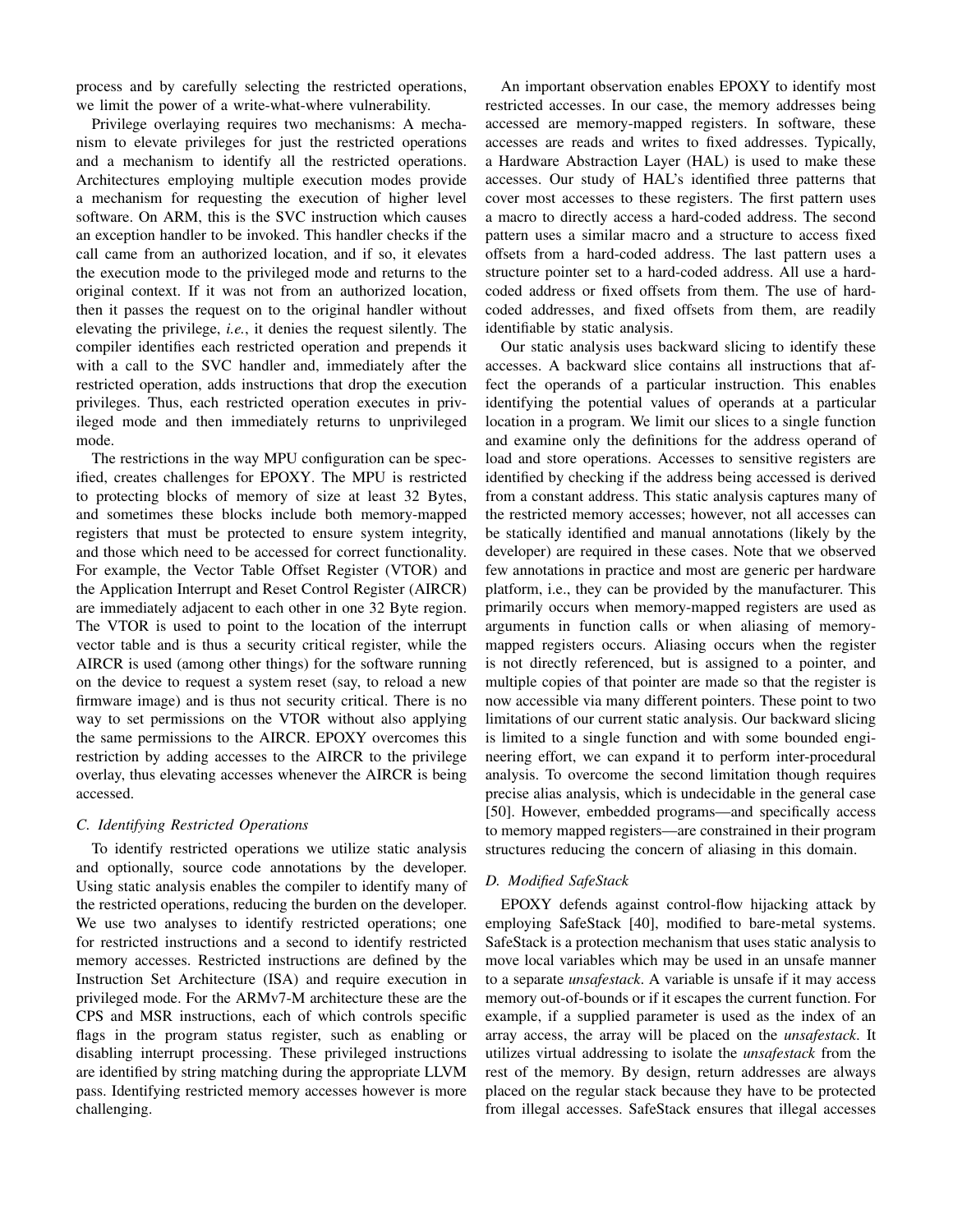may only happen on items on the *unsafestack*. In addition to its security properties, Safestack has low runtime overhead (generally below  $1\%$  [40] §5.2) and a deterministic impact on stack sizes makes it a good fit for bare-metal systems. The deterministic impact means—assuming known maximum bounds for recursion—the maximum size for both the regular and *unsafestack* is fixed and can be determined a priori. Use of recursion without knowing its bounds is bad design for bare-metal systems.

While the low runtime overhead of SafeStack makes it suitable for bare-metal systems, it needs an isolated memory region to be effective. The original technique, deployed on Intel architectures, relied on hardware support for isolation (either segmentation or virtual memory) to ensure low overhead. For example, it made the safe region accessible through a dedicated segment register, which is otherwise unused, and configured limits for all other segment registers to make the region inaccessible through them (on x86). *Such hardware segment registers and hardware protection are not available in embedded architectures.* The alternate pure software mechanism based on Software Fault Isolation [56] would be too expensive for our embedded applications because it requires that all memory operations in a program are masked. While on some architectures with a large amount of (virtual) memory, this instrumentation can be lightweight (e.g., a single and operation if the safe region occupies a linear part of the address space – encoded in a mask, resulting in about 5% overhead), here masking is unlikely to work because the safe region will occupy a smaller and unaligned part of the scarce RAM memory.

Therefore, to apply the SafeStack principle to bare-metal systems, we place the *unsafestack* at the top of the RAM, and make the stack grow up, as shown in Figure 4a. We then place a guard between the *unsafestack* and the other regions in RAM, shown as the black region in the figure. This follows best practices for embedded systems to always grow a stack away from other memory regions. The guard is created as part of the MPU configurations generated by the compiler. The guard region is inaccessible to *both* privileged *and* unprivileged code (*i.e.*, privileges are *(P-,W-,XN)*). Any overflow on the *unsafestack* will cause a fault either by accessing beyond the bounds of memory, or trying to access the guard region. It also prevents traditional stack smashing attacks because any local variable that can be overflown will be placed on the *unsafestack* while return addresses are placed on the regular stack. Our design for the first time provides strong stack protection on bare-metal embedded systems.

## V. IMPLEMENTATION

## *A. Access Controls*

We developed a prototype implementation of EPOXY, building on LLVM 3.9 [42]. In our implementation, access controls are specified using a template. The template consists of a set of regions that map to MPU region configurations (see Section III-C for the configuration details). Due to current hardware restrictions, a maximum of 8 regions are supported.

TABLE I THE MPU CONFIGURATION USED FOR EPOXY. FOR OVERLAPPING REGIONS THE HIGHEST NUMBERED REGION (R) TAKES EFFECT.

| R | Permissions  | Start Addr | Size  | Protects               |
|---|--------------|------------|-------|------------------------|
| 0 | P-RW.U-RW.XN | 0x00000000 | 4GB   | Default                |
| 4 | None         | Varies     | 32B   | unsafestack Guard      |
| 5 | P-RW.U-R.XN  | 0xE000E000 | 4KB   | <b>SCB</b>             |
| 6 | P-RW.U-R.XN  | 0x40013800 | 512B  | Alias. Ctrl. Reg.      |
|   | $P-R.U-R.X$  | 0x00000000 | 256MB | <b>Executable Code</b> |

Our basis template uses five regions as shown in Table I. Region 0 encodes default permissions. Using region 0 ensures all other regions override these permissions. We then use the highest regions and work down to assign permissions to ensure that the appropriate permissions are enforced. Region 7 is used to enforce  $W \oplus X$  on executable memory. This region covers both the executable memory and its aliased addresses starting at address 0. The three remaining regions (4-6) can be defined in any order and protect the SCB, alias control register, and the *unsafestack* guard.

The template can be modified to accommodate system specific requirements, *e.g.*, changing the start address and size of a particular region. For example, the two micro-controllers used for evaluation place the alias control register at different physical addresses. Thus, we modified the start address and size for each micro-controller. Regions 1-3 are unused and can be used to protect sensitive IO that is application specific. To do this, the start address and size cover the peripheral and permissions are set to *(P-RW,U-RW,XN)*. The addresses for all peripherals are given in micro-controller documentation provided by the vendor. The use of the template enables system specific access controls to be placed on the system. It also decouples the development of access control mechanisms and application logic.

We implemented a pass in LLVM that generates code to configure the MPU based on the template. The code writes the appropriate values to the MPU configuration registers to enforce the access controls given in the template, and then reduces execution privileges. The code is called at the very beginning of *main*. Thus all of *main* and the rest of the program executes with reduced privileges.

#### *B. Privilege Overlays*

Privileged overlay mechanisms (*i.e.*, privilege elevation and restricted operation identification) are implemented using an LLVM pass. To elevate privileges two components are used. They are a privilege requester and a request handler. Requests are made to the handler by adding code which performs the operations around restricted operations, as shown in Algorithm 1. This code saves the execution state and executes a SVC (SVC FE) to elevate privileges. The selected instructions are then executed in privileged mode, followed by a code sequence that drops privileges by setting the zero bit in the control register. Note that this sequence of instructions can safely be executed as part of an interrupt handler routine as interrupts execute with privileges and, in that mode, the CPU ignores both the SVC instruction and the write to the control register.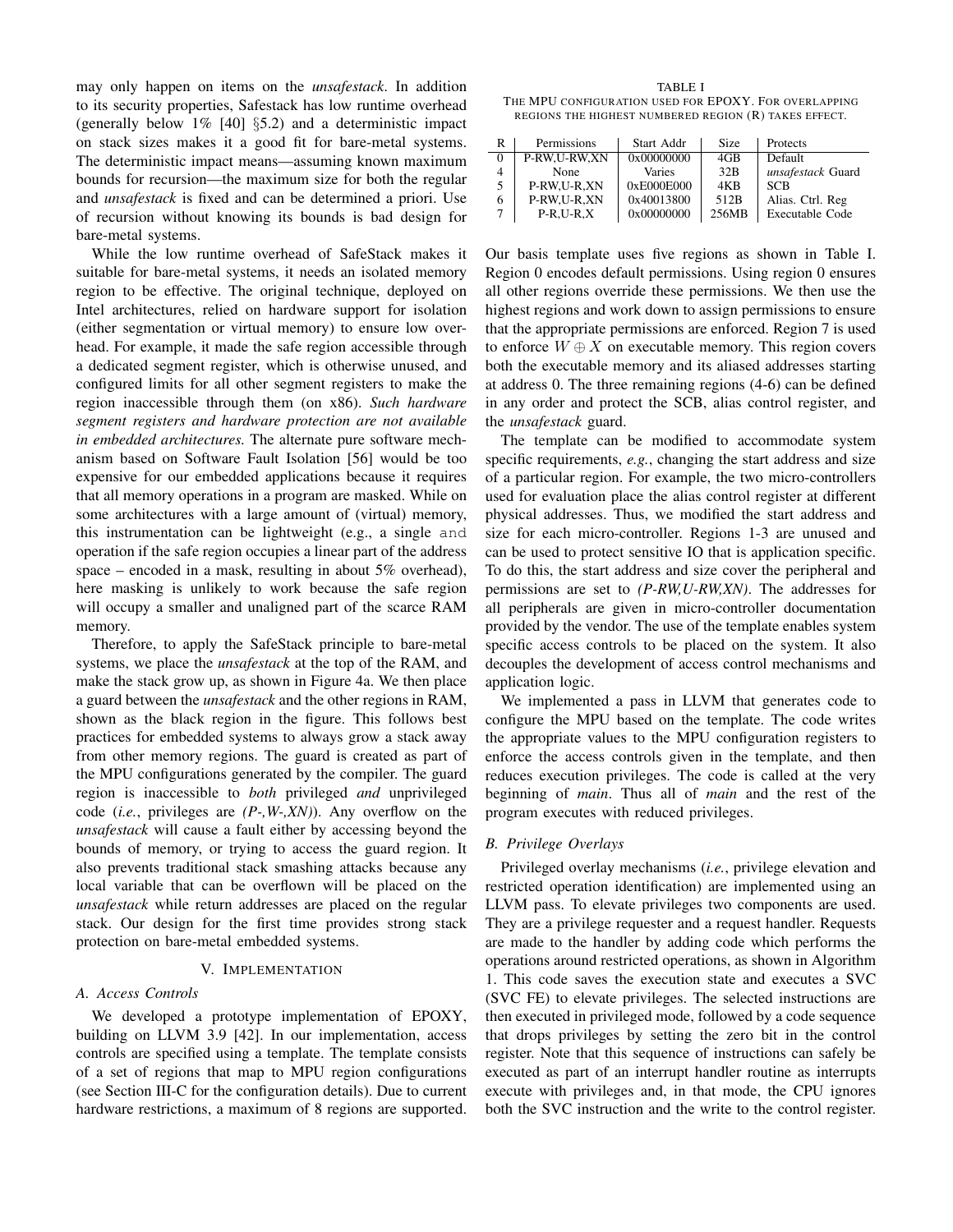

Fig. 4. Diagrams showing how diversification is applied. (a) Shows the RAM layout with SafeStack applied before diversification techniques are applied. (b) Shows RAM the layout after diversification is applied. Note that unused memory (gray) is dispersed throughout RAM, the order of variables within the data section (denoted 1-7) and bss section (greek letters) are randomized. Regions A, B, C, and D are random sizes, and G is the *unsafestack* guard region. (c) Layout of functions before protection; (d) Layout of functions after trapping and randomizing function order.

Algorithm 1 Procedure used to request elevated privileges

1: procedure REQUEST PRIVILEGED EXECUTION

- 2: Save Register and Flags State
- 3: if In Unprivileged Mode then
- 4: Execute SVC FE (Elevates Privileges)
- 5: end if
- 6: Restore Register and Flags
- 7: Execute Restricted Operation
- 8: Set Bit 0 of Control Reg (Reduces Privileges)
- 9: end procedure

|    | <b>Algorithm 2</b> Request handler for elevating privileges |
|----|-------------------------------------------------------------|
|    | 1: <b>procedure</b> HANDLE PRIVILEGE REQUEST                |
| 2: | <b>Save Process State</b>                                   |
| 3: | if Interrupt Source $=$ SVC FE then                         |
| 4: | Clear bit 0 of Control Reg (Elevates Privileges)            |
| 5: | Return                                                      |
| 6: | else                                                        |
| 7: | Restore State                                               |
| 8: | Call Original Interrupt Handler                             |
| 9: | end if                                                      |
|    | 10: end procedure                                           |

The request handler intercepts three interrupt service routines and implements the logic shown in Algorithm 2. The handler stores register state (R0-R3 and LR – the remaining registers are not used) and checks that the caller is an SVC FE instruction. Authenticating the call site ensures that only requests from legitimate locations are allowed. Due to  $W \oplus X$ , no illegal SVC FE instruction can be injected. If the interrupt was caused by something other than the SVC FE instruction the original interrupt handler is called.

The request handler is injected by the compiler by intercepting three interrupt handlers. These are: the SVC handler, the Hard Fault handler, and the Non Maskable Interrupt handler. Note that executing an SVC instruction causes an interrupt. When interrupts are disabled the SVC results in a Hard Fault. Similarly, when the Fault Mask is set all interrupt handlers except the Non-Maskable Interrupt handler are disabled. If an SVC instruction is executed when the fault mask is set it causes a Non-Maskable Interrupt. Enabling and disabling both interrupts and faults are privileged operations, thus all three

interrupt sources need to be intercepted by the request handler.

Privileged requests are injected for every identified restricted operation. The static analyses used to identify restricted operations are implemented in the same LLVM pass. It adds privilege elevation request to all *CPS* instructions, and all *MSR* instructions that use a register besides the *APSR* registers. These instructions require execution in privileged mode. To detect loads and stores from constant addresses we use LLVM's *use-def chains* to get the back slice for each load and store. If the pointer operand can be resolved to a constant address it is checked against the access controls applied in the MPU. If the MPU's configuration restricts that access a privilege elevation request is added around the operation. This identifies many of the restricted operations. Annotations can be used to identify additional restricted operations.

#### *C. SafeStack and Diversification*

The SafeStack in EPOXY extends and modifies the SafeStack implemented in LLVM 3.9. Our changes enable support for the ARMv7-M architecture, change the stack to grow up, and use a global variable to store the *unsafestack* pointer. Stack offsets are applied with global data randomization. Global data randomization is applied using a compiler pass. It takes the amount of unused RAM as a parameter which is then randomly split into five groups. These groups specify how much memory can be used in each of the following regions: stack offset, data region, bss region, *unsafestack* offset, and unused. The number of bytes added to each section is a multiple of four to preserve alignment of variables on word boundaries. The data and bss region diversity is increased by adding dummy variables to each region. Note that adding dummy variables to the data regions increases the Flash used because the initial values for the data section are stored as an array in the Flash and copied to RAM at reset. However, Flash capacity on a micro-controller is usually several times larger than the RAM capacity and thus, this is less of a concern. Further an option can be used to restrict the amount of memory for dummy variables in the data section. Dummy variables in the bss do not increase the amount of Flash used.

Another LLVM pass is used to randomize the function order. This pass takes the amount of memory that can be dispersed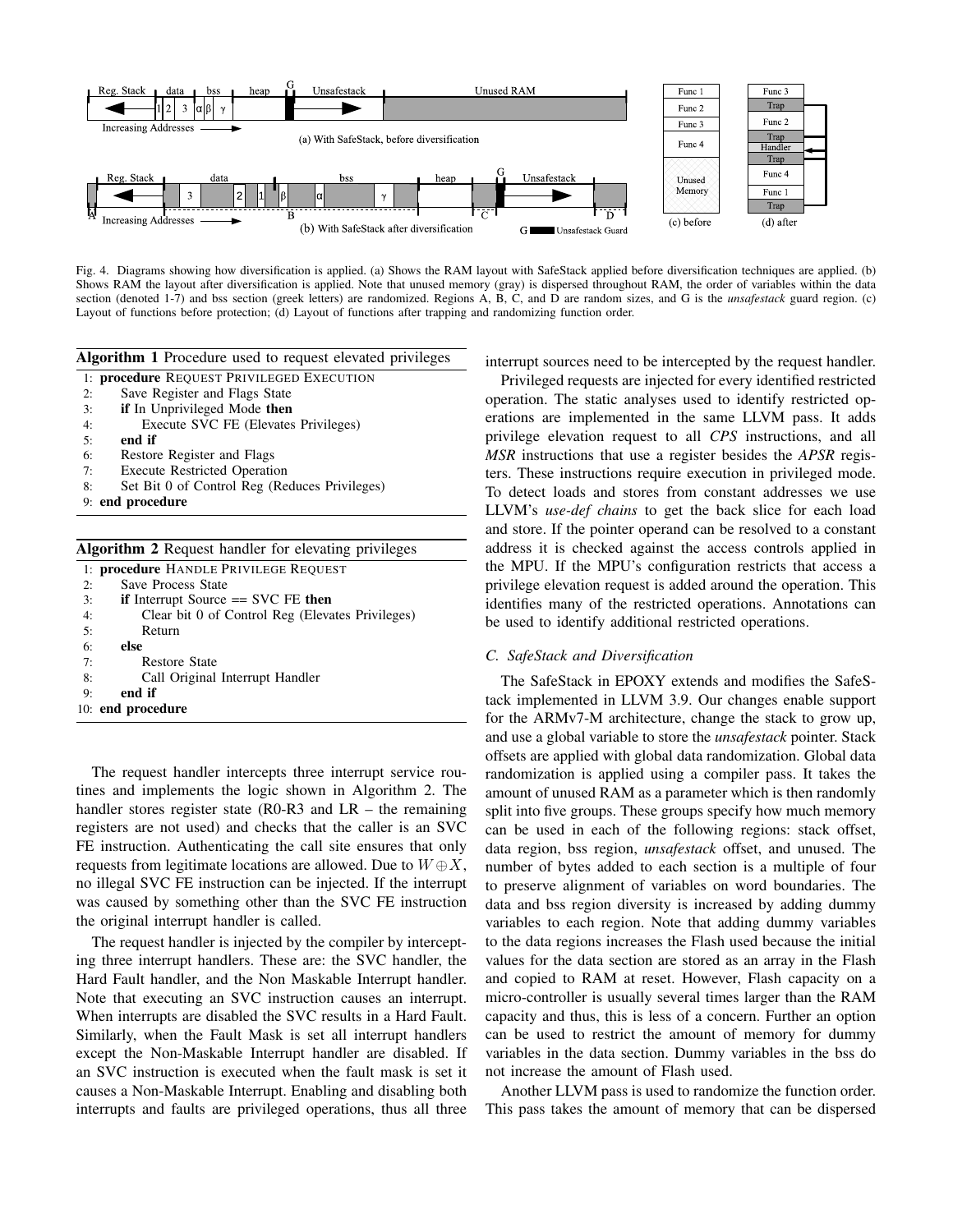throughout the text section. It then disperses this memory between the function by adding trap functions to the global function list. The global function list is then randomized, and the linker lays out the functions in the shuffled order in the final binary. A trap function is a small function which, if executed, jumps to a fault handler. These traps are never executed in a benign execution and thus incur no runtime overhead but detect unexpected execution.

# VI. EVALUATION

We evaluate the performance of EPOXY with respect to the design goals, both in terms of security and resource overhead. We first evaluate the impact on runtime and energy using a set of benchmarks. We then use three real-world IoT applications to understand the effects on runtime, energy consumption, and memory usage. Next, we present an evaluation of the effectiveness of the security mechanisms applied in EPOXY. This includes an evaluation of the effectiveness of diversification to defeat ROP-based code execution attacks and discussion of the available entropy. We complete our evaluation by comparing our solution to FreeRTOS with respect to the three IoT applications.

Several different kinds of binaries are evaluated for each program using different configurations of EPOXY these are: (1) unmodified baseline, (2) privilege overlays (i.e., applies privilege overlaying to allow the access controls to protect system registers and apply  $W \oplus X$ .), (3) SafeStack only, and (4) fully protected variants that apply privileged overlaying, SafeStack, and software diversity. We create multiple variants of a program (20 is the default) by providing EPOXY a unique diversification seed. All binaries were compiled using link time optimization at the *O2* level.

We used two different development boards for our experiments the STM32F4Discovery board [6] and the STM32F479I-Eval [5] board. Power and runtime were measured using a logic analyzer sampling execution time at 100Mhz. Each application triggers a pin at the beginning and at the end of its execution event. A current sensor with power resolution of 0.5  $\mu$ W was attached in series with the microcontroller's power supply enabling only the power used by the micro-controller to be measured. The analog power samples were taken at 125 KHz, and integrated over the execution time to obtain the energy consumption.

## *A. Benchmark Performance Evaluation*

To measure the effects of our techniques on runtime and energy we use the BEEBs benchmarks [47]. The BEEBs' benchmarks are a collection of applications from MiBench [34], WCET [33] and DSPstone [60] benchmarks. They were designed and selected to measure execution performance and energy consumption under a variety of computational loads. We selected the 75 (out of 86) BEEBs' benchmarks that execute for longer than 50,000 clock cycles, and thus, providing a fair comparison to real applications. For reference, our shortest IoT application executes over 800,000 clock cycles. Each is loaded onto the Discovery board and the logic analyzer captures

#### TABLE II

THE RUNTIME AND ENERGY OVERHEADS FOR THE BENCHMARKS EXECUTING OVER 2 MILLION CLOCK CYCLES. COLUMNS ARE SAFESTACK ONLY (SS), PRIVILEGE OVERLAY ONLY (PO), AND ALL PROTECTIONS OF EPOXY APPLIED, AVERAGED ACROSS 20 VARIANTS (ALL), AND THE NUMBER OF CLOCK CYCLES EACH BENCHMARK EXECUTED, IN MILLIONS OF CLOCK CYCLES. AVERAGE IS FOR ALL 75 BENCHMARKS

|                         | $%$ Runtime               |                           | $\sqrt{\%Ener}$  |                        |                  | $\overline{\text{Clk}}$ |                    |
|-------------------------|---------------------------|---------------------------|------------------|------------------------|------------------|-------------------------|--------------------|
| <b>Benchmark</b>        | $\overline{\text{SS}}$    | $\overline{PO}$           | $\overline{All}$ | $\overline{\text{SS}}$ | $\overline{PQ}$  | $\overline{All}$        |                    |
| crc32                   | $\overline{0.0}$          | $\overline{0.0}$          | $\overline{2.9}$ | $-0.1$                 | $-0.6$           | $\overline{2.5}$        | $\overline{2.2}$   |
| sginsearch              | $\overline{0.0}$          | $\overline{0.2}$          | $-1.0$           | $-0.2$                 | $-0.9$           | 0.5                     | $\overline{2.2}$   |
| ndes                    | $\overline{2.9}$          | $-0.2$                    | $\overline{1.3}$ | $\overline{2.4}$       | $\overline{1.2}$ | $\overline{3.4}$        | $\overline{2.4}$   |
| levenshtein             | $\overline{1.5}$          | $\overline{0.0}$          | $\overline{3.0}$ | $\overline{1.7}$       | $\overline{0.8}$ | $\overline{3.8}$        | $\overline{2.6}$   |
| sgquicksort             | $-2.3$                    | $\overline{0.0}$          | $-1.4$           | $-2.8$                 | $-0.5$           | $-0.3$                  | $\overline{2.7}$   |
| slre                    | $-1.5$                    | $-0.3$                    | $\overline{5.3}$ | $-2.0$                 | $-0.3$           | $\overline{8.1}$        | 2.9                |
| sglhtable               | $-0.6$                    | $\overline{0.0}$          | $\overline{2.0}$ | $-1.0$                 | $-0.7$           | $\overline{3.4}$        | $\overline{2.9}$   |
| sgldllist               | $-0.6$                    | $\overline{0.0}$          | $\overline{0.7}$ | 0.3                    | $-0.1$           | $\overline{2.6}$        | $\overline{3.7}$   |
| edn                     | $\overline{0.0}$          | $-0.1$                    | $\overline{0.8}$ | 1.9                    | $\overline{1.5}$ | $\overline{4.2}$        | $\overline{3.8}$   |
| sginsertsort            | $-0.3$                    | 0.0                       | $\overline{1.7}$ | $-0.1$                 | $-1.6$           | 1.6                     | $\overline{3.9}$   |
| sgheapsort              | 0.0                       | 0.0                       | $-0.5$           | $-0.1$                 | $\overline{1.4}$ | 1.9                     | 4.0                |
| sgqueue                 | $-7.3$                    | $\overline{0.0}$          | $-7.3$           | $-4.2$                 | $-0.9$           | $-3.4$                  | 4.6                |
| sglistsort              | $-0.4$                    | $\overline{0.0}$          | 0.7              | $-0.1$                 | $-0.5$           | $\overline{2.4}$        | 4.9                |
| fft                     | $\overline{0.0}$          | 0.4                       | 0.4              | $-0.1$                 | 0.6              | $-0.3$                  | $\overline{5.1}$   |
| bubblesort              | 0.0                       | 0.0                       | $\overline{1.7}$ | $-0.1$                 | $\overline{1.0}$ | $\overline{2.6}$        | 6.8                |
| matmult int             | 0.0                       | 0.0                       | $\overline{1.2}$ | $-0.1$                 | $-0.4$           | 0.7                     | $\overline{6.8}$   |
| adpcm                   | $\overline{0.0}$          | 0.1                       | $-0.4$           | $\overline{0.1}$       | $\overline{2.3}$ | 0.6                     | 7.3                |
| sglib_rbtree            | $-0.2$                    | $-0.1$                    | $\overline{2.4}$ | $\overline{0.1}$       | $-0.7$           | $\overline{3.7}$        | 7.4                |
| matfloat                | 0.0                       | 0.6                       | 0.7              | 0.0                    | $\overline{0.1}$ | 1.2                     | 8.6                |
| frac                    | 1.6                       | $\overline{2.0}$          | 1.7              | 2.4                    | 2.8              | 4.0                     | 9.9                |
| st                      | 0.0                       | 0.1                       | 0.4              | $-0.9$                 | $-0.3$           | $\overline{1.2}$        | 19.0               |
| huffbench               | 1.3                       | 0.0                       | 1.5              | 7.3                    | 1.2              | 4.5                     | 20.9               |
| fir                     | $-1.0$                    | $-1.0$                    | 1.7              | $-2.0$                 | 1.5              | 3.1                     | 21.0               |
| cubic                   | $-0.2$                    | 0.2                       | 0.1              | 0.0                    | $-0.2$           | 0.6                     | 30.1               |
| stb_perlin              | 0.0                       | $-1.3$                    | 0.0              | 0.0                    | $-3.0$           | 0.4                     | 31.6               |
| mergesort               | $-0.2$                    | 0.5                       | 2.1              | $-1.0$                 | $-0.4$           | 3.1                     | 44.0               |
| qrduino                 | 0.0                       | 0.0                       | $-1.2$           | $-0.1$                 | $-0.7$           | $-0.6$                  | 46.0               |
| picojpeg                | $\overline{0.0}$          | $-0.4$                    | $-2.4$           | 0.0                    | $\overline{0.0}$ | 0.2                     | 54.3               |
| blowfish                | $-0.4$                    | 0.0                       | $-1.3$           | 1.4                    | $-1.3$           | 0.5                     | 56.9               |
| dijkstra                | $\overline{0.0}$          | $-0.1$                    | $-8.7$           | $-0.1$                 | $\overline{0.0}$ | $-7.3$                  | 70.5               |
| rijndael                | $-1.1$                    | $\overline{0.0}$          | $\overline{0.1}$ | $-0.6$                 | $-0.4$           | $\overline{2.0}$        | 94.9               |
| sqrt                    | $\overline{0.0}$          | $\overline{2.1}$          | 1.4              | $\overline{0.0}$       | $\overline{1.8}$ | $\overline{2.1}$        | 116.2              |
| whetstone               | $-0.4$                    | $-0.3$                    | 0.1              | 0.8                    | 0.3              | 1.6                     | 135.5              |
| nbody                   | $\overline{1.1}$          | $\overline{1.1}$          | $\overline{0.4}$ | 0.9                    | $\overline{0.9}$ | $\overline{2.5}$        | 139.0              |
| fasta                   | $\overline{0.0}$          | $\overline{0.0}$          | $\overline{0.4}$ | $\overline{0.1}$       | 0.4              | $\overline{1.2}$        | 157.1              |
| wikisort                | $\overline{0.3}$          | 0.9                       | $\overline{2.1}$ | $\overline{0.2}$       | $\overline{0.1}$ | $\overline{3.0}$        | 179.6              |
| $\overline{\text{lms}}$ | $\overline{0.0}$          | $\overline{0.1}$          | $\overline{0.6}$ | $-0.1$                 | 0.3              | $\overline{0.2}$        | $\overline{225.2}$ |
| sha                     | $-3.5$                    | 0.0                       | $-3.7$           | $-1.3$                 | $-0.2$           | $\overline{0.2}$        | 392.9              |
| <b>Average</b>          | $\overline{\mathbf{0.1}}$ | $\overline{\mathbf{0.1}}$ | $\overline{1.1}$ | $\overline{0.2}$       | $-0.2$           | $\overline{2.5}$        | $\overline{26.3}$  |

the runtime and energy consumption for 64 iterations of the benchmark for each binary.

Across the 75 benchmarks the average overhead is 1.6% for runtime and 1.1% for energy. The largest increase is on *cover* 14.2% runtime, 17.9% energy and largest decrease on *compress* (-11.7% runtime, -10.2% energy). *ctl stack* is the only other benchmark that has a change in runtime (13.1%) or energy (15.8%) usage that exceeds  $\pm 10\%$ . Table II shows the runtime and energy overheads for the benchmarks executing over 2 million clock cycles. The remaining benchmarks are omitted for space. We find runtime is the biggest factor in energy consumption—the Spearman's rank correlation coefficient is a high 0.8591.

The impact on execution time can be explained by the application of SafeStack (*e.g.*, *sg..queue* in Table II) and diversification. Modest improvements in execution time were found by the creators of SafeStack ([40] §5.2), the primary cause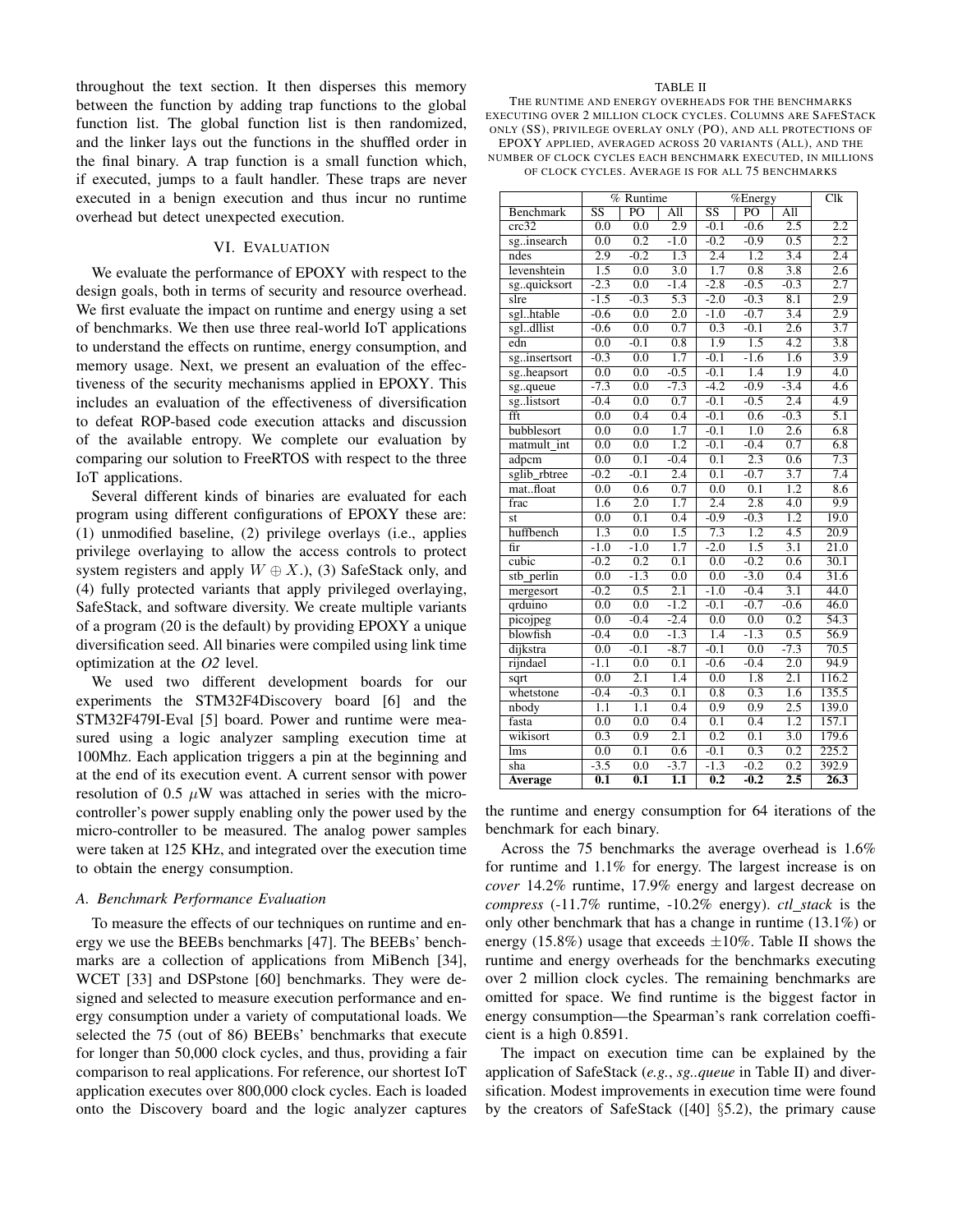being improvements in locality. Likewise, our improvements come from moving some variables to the *unsafestack*. These typically tend to be larger variables like arrays. This increases the locality of remaining variables on the regular stack and enables them to be addressed from offsets to the stack pointer, rather than storing base addresses in registers and using offsets from these. This frees additional registers to store frequently used variables, thus reducing register spilling, and consequent writes and reads to the stack, thereby improving execution time. The impact of the privilege overlay on the running time is minimal because these benchmarks have few restricted operations in them and the setups due to EPOXY (such as MPU configuration) happen in the startup phase which is not measured for calculating the overhead.

Diversification changes execution time in two ways. The first is locality of functions and variables relative to each other. Consider separately the case of a control-flow transfer and a memory load/store. When a control-flow transfer is done (say a branch instruction) and the target is close by, then the target address is created relative to the PC and control flow is transferred to that address (1 instruction). On the other hand, if the target address is farther off, then a register is loaded with the address (2 instructions) and control transferred to the content of the register (1 instruction). Sometimes diversification puts the callee and called function farther apart than in the baseline in which case the more expensive operation is used. In other cases the opposite occurs, enabling less expensive (compared to the baseline) control transfer to be used. Similarly, when a memory load (or store) is done from a far off location, a new register needs to be loaded with the address and then the location accessed (3 instructions), while if it were to a location near an address already in a register, then it can be accessed using an offset from that register as the base address (1 instruction). The dispersed accesses also uses more registers, increasing register pressure.

Another effect of diversification is even more subtle and architecture specific. In our target ARM architecture, when a caller invokes a function, general-purpose registers R0-R3 are assumed to be used and overwritten by the callee function and therefore the compiler does not need to save the values of those registers in the callee context. Thus the compiler gives preference to using R0-R3 when allocating registers. Due to our register randomization this preference is not always followed, and other general purpose registers (R4-R13) are used more often than they are in the baseline case. When R4- R13 are used they first must be saved to, and restored from the stack, decreaseing performance. To partially alleviate this performance hit, EPOXY in its register randomization favors the use of the registers R0-R3 in the callee function through a non-uniform stochastic process, but does not deterministically enforce this. Reassuringly, the net effect from all the instances of the diversification is only a small increase in the runtime a worst case of 14.7% and an average of 1.1% across all the benchmark applications.

# *B. Application Performance Evaluation*

Benchmarks are useful for determining the impact of our techniques under controlled conditions. To understand the overall effects on realistic applications, we use three representative IoT applications. Our first program, PinLock, simulates a simple IoT device like a door lock. It requests a four digit pin be entered over a serial port. Upon reception the pin is hashed, using SHA1, and compared to a precomputed hash. If the hashes match, an LED is turned on, indicating the system is unlocked. If an incorrect pin is received the user is prompted to try again. In this application the IO is restricted to privileged mode only, thus each time the lock is unlocked, privileged execution must first be obtained. This demonstrates EPOXY's ability to apply application specific access controls. We repeatedly send an incorrect pin followed by the correct pin and measure time between successful unlocks. The baud rate (115,200 max standard rate) of the UART communications is the limiting factor in how fast login attempts are made.

We also use two vendor applications provided with the STM32F479I-Eval board. The FatFS-uSD program implements a FAT file system on a micro-SD card. It creates a file on the SDCard, writes 1KB of data to the file and then reads back the contents and checks that they are the same. We measure the time it takes to write, read and verify the file. The TCP-Echo application implements a TCP/IP stack and listens for a packet on the Ethernet connection. When it receives a packet it echoes it back to the receiver. We measure the time it takes to send and receive 1,000 packets, with requests being sent to the board fast enough to fully saturate the capabilities of the STM32F479I-Eval board (*i.e.*, computation on the board is the limiting factor in how fast packets are sent and received).

For each of the three applications we create the same set of binaries used for the benchmarks: baseline, SafeStack only, privilege overlay only, and 20 variants with all protections of EPOXY. To obtain runtime and energy consumption we average 10 executions of each binary. Percent increase relative to the baseline binary is taken for each binary. The average runtime overhead is 0.7% for PinLock, 2.4% for FatFS-uSD, and 2.1% for TCP-Echo. Figure 5a shows the execution time overheads as a whisker plot. In the worst case among all executions of all applications protected with EPOXY, the runtime overhead is 6.5% occurring on TCP-Echo. Again we see energy consumption is closely related to execution time. Each application's average energy overheads are: −2.9% for PinLock, 2.6% for FatFS-uSD and 1.8% for TCP-Echo. Figure 5b shows the energy consumption overheads, with a noticeable difference: PinLock has a very tight runtime distribution, and a relatively wide energy distribution. This application is IO bound and the application is often waiting to receive a byte over the serial port, due to the slow serial connection, causing the time variation to be hidden. However, the changed instruction mix due to EPOXY still causes variation in energy overhead.

Changes in memory usage are shown in Table III. It shows the averages of increase to code (text section), global data (data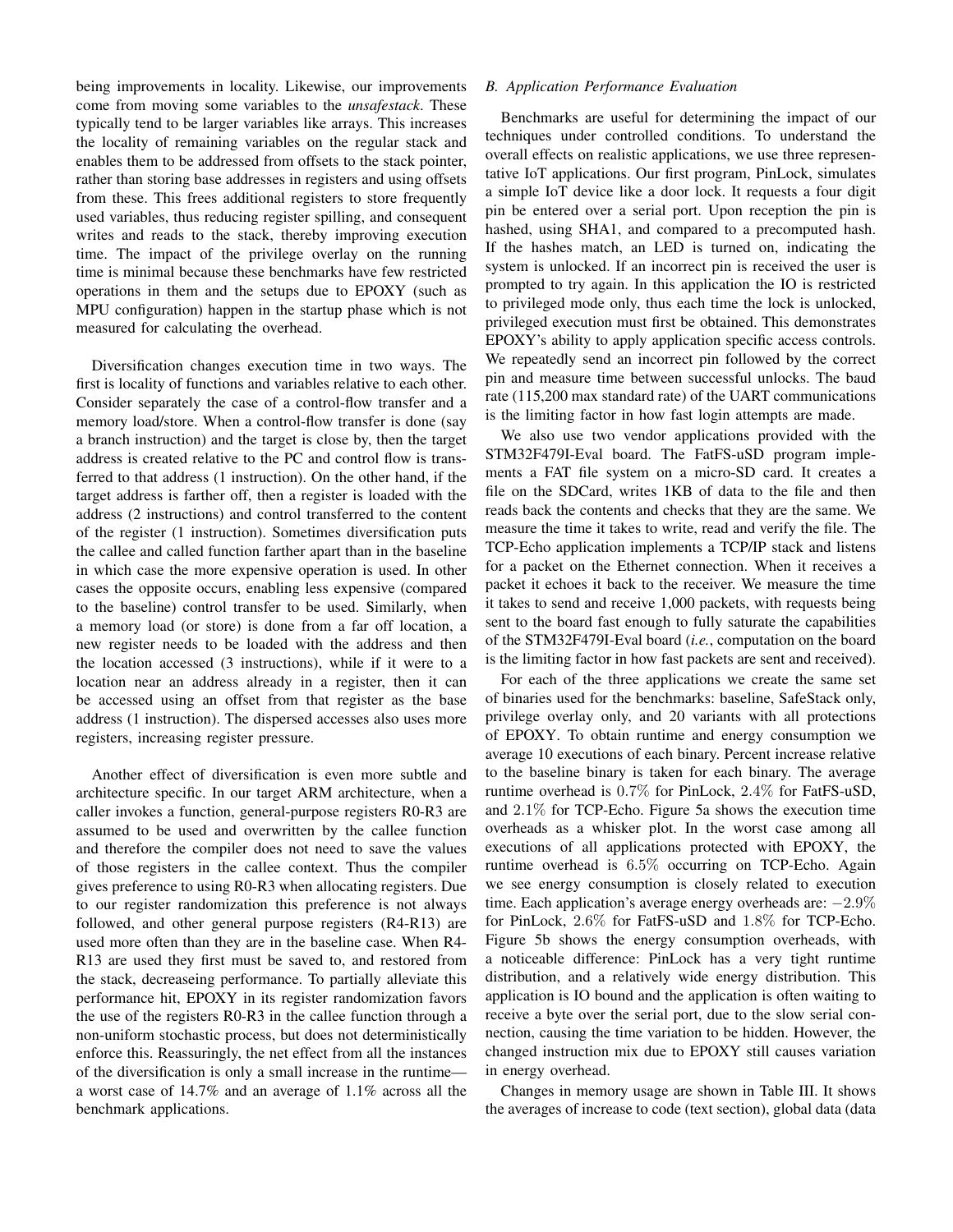

Fig. 5. Box plots showing percent increase in execution time (a) and energy (b) for the three IoT applications. The diamond shows the SafeStack only binary, and the star shows the privilege overlay only binary.

TABLE III INCREASE IN MEMORY USAGE FOR THE IOT APPLICATIONS FROM APPLYING ALL OF EPOXY'S PROTECTIONS.

|           |               |              | <b>Stack</b> |             |  |
|-----------|---------------|--------------|--------------|-------------|--|
| App       | Text          | Global Data  | SafeStack    | Priv. Over. |  |
| PinLock   | 3,390(29%)    | 14.6 $(1\%)$ | 104(25%)     |             |  |
| FatFs-uSD | $2.839(12\%)$ | 18.2 $(1\%)$ | 128(3%)      | 36 $(1%)$   |  |
| TCP-Echo  | 3,249(8%)     | 7.2 $(0\%)$  | 128 (29%)    |             |  |

and bss sections), and stack usage for the 20 variants of each application. SafeStack, privilege overlaying, and diversification can all affect the code size. SafeStack increases the code size by requiring additional instructions to manage a second stack, privilege overlaying directly injects new code, and as discussed previously diversification can cause the compiler to emit varying code. In all, we find that all the three applications needed less than 3,390 additional bytes for code. For PinLock (the smallest application) which has a baseline text size of 11,788 bytes, the additional 3,390 bytes would still fit in 16KB Flash, thus the same micro-controller could be used with EPOXY's protections. Impacts on data are caused by SafeStack (4 bytes for the *unsafestack* pointer), and a few bytes added to preserve alignment of variables. The majority of the increase in stack size come from applying SafeStack. It accounts for all the increase in PinLock and 128 bytes in both FatFS-uSD and TCP-Echo. SafeStack increases the stack requirements, because splitting the stack requires memory for the *sum* of the execution paths with the deepest regular stack and the deepest *unsafestack* across all possible execution paths. In comparison, for the baseline, which has a single stack, only memory for the deepest execution path is required. Privilege overlays may also require additional memory—to save and restore state while elevating privileges—but extra memory is only needed when it increases the stack size of the deepest execution path. Thus, additional memory, beyond SafeStack is not needed for PinLock or TCP-Echo.

From the performance and memory usage requirements we find that EPOXY's protections operate within the nonfunctional constraints of runtime, energy consumption and memory usage. It also greatly reduces the burden on the

developer. For all BEEBs benchmarks, FatFS-uSD, and TCP-Echo (77 applications in all), a total of 10 annotations were made. These annotations were all made in ARM's CMSIS library—a C-language Hardware Abstraction Library (HAL) for common ARM components—which is shared across the 77 applications. PinLock required an additional 7 annotations to protect its IO. We envision HAL writers could provide preannotated libraries, further reducing the burden on developers. The annotations were all required because offsets were passed as arguments to functions and a store was done by adding the offset to a constant address. Extending our analysis to be interprocedural will allow the compiler to handle these cases and remove the need for manual annotation. Our compiler elevated 35 (PinLock), 31(FatFs-uSD), and 25 (TCP-Echo) operations on the IoT applications.

## *C. Security Evaluation*

EPOXY meets the design goals for usability and performance, but does it provide useful protection? First, EPOXY enables the application of  $W \oplus X$ , a proven protection against code injection and is foundational for other protections. Our  $W \oplus X$  mechanism also protects against attacks which attempt to bypass or disable  $W \oplus X$  by manipulating system registers using a write-what-where vulnerability. EPOXY incorporates an adapted SafeStack, which provides effective protection against stack smashing and ROP attacks by isolating potentially exploitable stack variables from return addresses. While the security guarantees of the first two are deterministic, or by design, that of the last one is probabilistic and we evaluate its coverage.

*1) Verifier:* Each restricted operation is granted privileged execution, and in its original context this is desired and necessary. However, if the restricted operation is executed as part of a code reuse attack, the elevated privilege could undermine the security of the embedded system. To gain insight into the risk posed by the privilege overlays, we measure for each of the three IoT applications, how many overlays occur, how many instructions are executed in each, and how many have externally defined registers (external to the privilege overlay) that are used for addressing within the overlay. We wrote a verifier, which parses the assembly code of the application and identifies all privilege overlays. The results for the 20 variants of the IoT applications are shown in Table IV. It shows that the number of privilege overlays is small and that on average 5 to 7 instructions are executed within each. This results in a small attack surface and is a sharp reduction relative to the current state-of-practice in which the entire execution is in privileged mode.

*2) Diversification:* To further mitigate code reuse attacks and data corruption attack, EPOXY uses diversification for function locations in the code, data, and registers. This also provides protection against Data-oriented programming using global variables. Ultimately the amount of diversity available is constrained by the amount of memory. Our diversification strategies distribute any unused memory within the data, bss, and text regions. Let  $S$  denote the amount of slack memory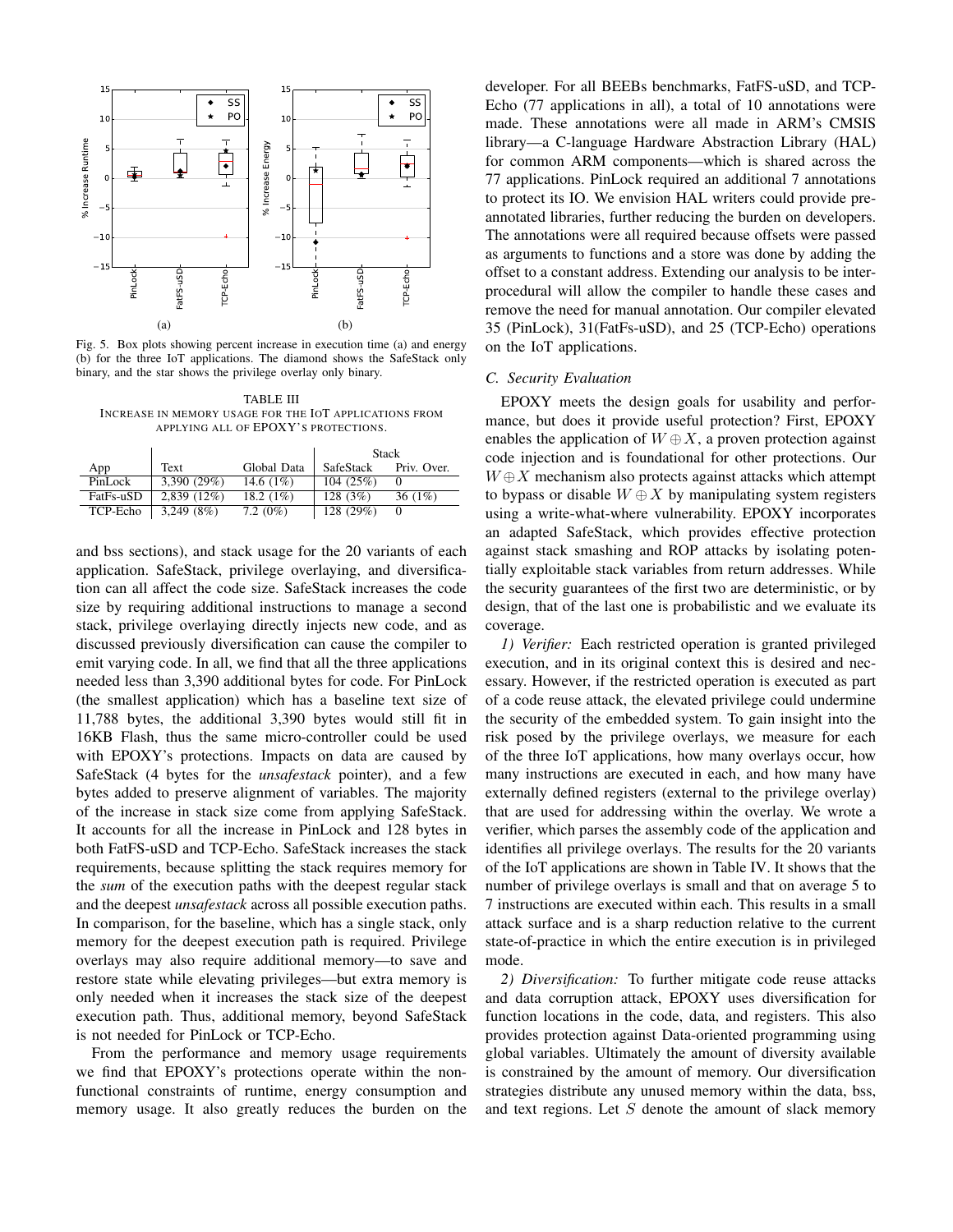and R denote the size of the region (any one of the three above, depending on which kind of diversification we are analyzing). For the text region  $S$  is the amount of unused Flash, and for the data and bss regions  $S$  is the amount of unused RAM. Then the total amount of memory available for diversifying any particular region is  $R+S$ —say for the global data region, the variable can be placed anywhere within  $R$  and the slack memory  $S$  can be split up and any piece "slid" anywhere within the data region. Since each is randomized by adding variables or jump instructions with a size of 4 bytes the total number of locations for a pointer is  $(R + S)/4$ .

Let us consider PinLock, our smallest example. It uses 2,376 bytes of RAM and would require a part with 4,096 bytes of RAM, leaving 1,720 bytes of slack. PinLock's data section is 1,160 bytes, thus a four byte pointer can have 720 locations or over 9 bits of entropy. This exceeds Linux's kernel level ASLR (9 bits, [29] Section IV), and unlike Linux's ASLR, disclosure of one variable does not reveal the location of all others. The text region is 11,788 bytes which means at least 16KB of Flash would be used. Since all Flash can be used except the region used for storing initial values for the data region (maximum of 1,556 bytes in PinLock), the text section can be diversified across 15,224 bytes. This enables approximately 3,800 locations for a function to be placed, which translates to entropy of just under 12 bits. Entropy is ultimately constrained due to the small size of memory but, similar to kernel ASLR, an attacker cannot repeatedly guess as the first wrong guess will raise a fault and stop the system.

*3) ROP analysis:* To understand how diversity impacts code reuse attacks we used the ROPgadget [52] ROP compiler. This tool disassembles a binary and identifies all the available ROP gadgets. A ROP gadget is a small piece of code ending in a return statement. It provides the building block for an attacker to perform ROP attacks. ROP attacks are a form of control hijack attacks which utilize only the code on the system, thus bypassing code integrity mechanisms. By chaining multiple gadgets together, arbitrary (malicious) execution can be performed. By measuring surviving gadgets across different variants we gain an understanding of how difficult it is for an attacker to build a ROP attack for a large set of binaries.

For each of the three applications, we identify gadgets individually in each of 1,000 variants. Each variant had all protections applied. To obtain the gadgets, ROPgadget parsed each file and reported all gadgets it found including duplicates. ROPgadget considers a duplicate to be the same instructions but at a different location, by including these we ensure that

#### TABLE IV

RESULTS OF OUR VERIFIER SHOWING THE NUMBER OF PRIVILEGE OVERLAYS (PO), AVERAGE NUMBER OF INSTRUCTIONS IN AN OVERLAY (AVE), MAXIMUM NUMBER OF INSTRUCTIONS IN AN OVERLAY (MAX), AND THE NUMBER OF PRIVILEGE OVERLAYS THAT USE EXTERNALLY DEFINED REGISTERS FOR ADDRESSING (EXT).

| App       | PO. | Ave | Max | Ext |
|-----------|-----|-----|-----|-----|
| PinLock   | 40  | 70  | 53  | . 5 |
| FatFs-uSD | 31  | 5.0 | 20  |     |
| TCP-Echo  |     |     | ነበ  |     |

TABLE V NUMBER OF ROP GADGETS FOR 1,000 VARIANTS THE IOT APPLICATIONS. LAST INDICATES THE LARGEST NUMBER OF VARIANTS FOR WHICH ONE GADGET SURVIVES.

|           |        | Num. Surviving |    |     |     |      |
|-----------|--------|----------------|----|-----|-----|------|
| App       | Total  |                |    | 25  | 50  | Last |
| PinLock   | 294K   | 14K            | 8Κ | 313 |     | 48   |
| FatFs-uSD | 1.009K | 39K            | 9Κ | 39  |     | 32   |
| TCP-Echo  | 676K   | 22K            | 9Κ | 985 | 700 | 107  |

gadgets have the best chance of surviving across variants. The number of gadgets located at the *same location* with the *same instructions* were then counted across the 1,000 variants. To define the metric "number of gadgets surviving across *x* variants" consider a gadget that is found at the same location and with the identical instructions across *all* x variants. Count up all such gadgets and that defines the metric. This is a well-used metric because the adversary can then rely on the gadget to craft the control-flow hijacking attack across all the x variants. Clearly, as x goes up, this metric is expected to decrease. Table V shows the number of gadgets that survived across a given number of variants. To interpret this, consider that for the column "2", this number is the count of gadgets which survived across 2 or more variants of the program. The last remaining gadget survived across 48 variants of PinLock, only 32 variants of FatFS-uSD, and 107 variants of TCP-Echo. If a ROP attack only needs *the* single gadget which survives across the maximum number of variants—an already unlikely event—it would work on just over 10% of all variants. This shows that our code diversification technique can successfully break the attacker's ability to use the same ROP attack against a large set of binaries.

#### *D. Comparison to FreeRTOS*

Porting an application to FreeRTOS-MPU could provide some of the protections EPOXY provides. Compared to EPOXY, FreeRTOS-MPU does not provide  $W \oplus X$  or code reuse defenses. FreeRTOS-MPU provides privilege separation between user tasks and kernel task.

User tasks running in unprivileged mode can access their stack and three user definable regions if it wishes to share some data with another user mode task. A kernel task runs in privileged mode and can access the entire memory map. A user task that needs to perform a restricted operation can be started in privileged mode but then the entire execution of the user task will be in privileged mode. If the privilege level is dropped, then it cannot be elevated again for the entire duration of the user task, likely a security feature in FreeRTOS-MPU.

We compare our technique to using FreeRTOS-MPU by porting PinLock to FreeRTOS-MPU. The vendor, STMicroelectronics, provided equivalent applications for FatFS-uSD and TCP-Echo that use FreeRTOS; we added MPU support to these application. This required: 1) Changing linker and startup code of the application to be compatible with the FreeRTOS-MPU memory map. 2) Changing the existing source code to use FreeRTOS-MPU specific APIs. 3) If any part of a task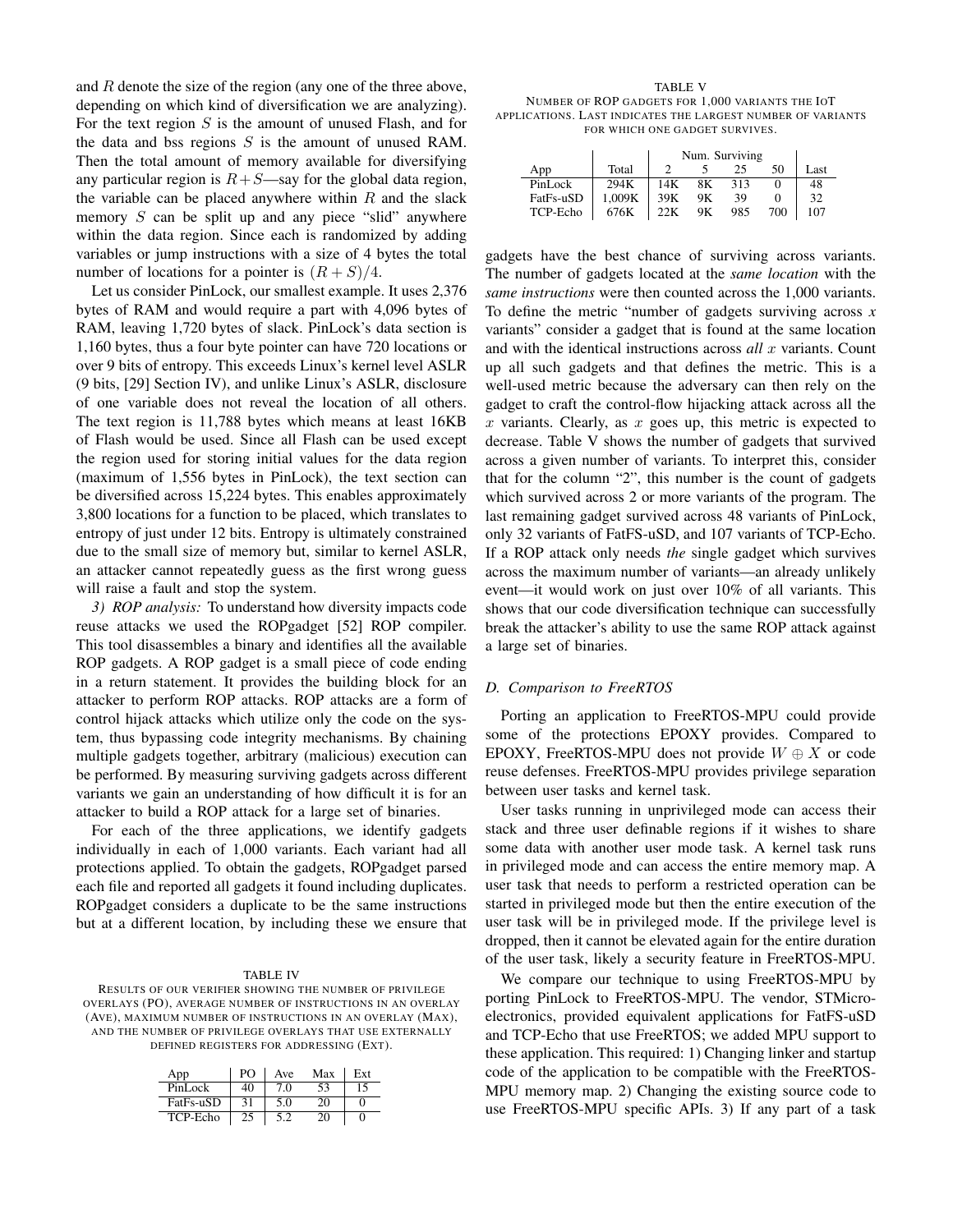#### TABLE VI

COMPARISON OF RESOURCE UTILIZATION AND SECURITY PROPERTIES OF FREERTOS-MPU(FREERTOS) VS. EPOXY SHOWING MEMORY USAGE, TOTAL NUMBER OF INSTRUCTIONS EXECUTED (EXE), AND THE NUMBER OF INSTRUCTIONS THAT ARE PRIVILEGED (PI).

| App       | Tool            | Code  | <b>RAM</b>        | Exe    | PI     |
|-----------|-----------------|-------|-------------------|--------|--------|
| PinLock   | <b>EPOXY</b>    | 16KB  | 2KR               | 823K   | 1.4K   |
|           | <b>FreeRTOS</b> | 44KB  | 30 <sub>K</sub> R | 823K   | 813K   |
| FatFs-uSD | <b>EPOXY</b>    | 27KR  | 12K               | 33.3M  | 3.9K   |
|           | <b>FreeRTOS</b> | 58KB  | 14KR              | 34.1M  | 33.0M  |
| TCP-Echo  | <b>EPOXY</b>    | 43KB  | 35KB              | 310.0M | 1.5K   |
|           | FreeRTOS        | 74K B | 51KB              | 321.8M | 307.0M |

required a privileged operation, then the entire task must run with full privileges (*e.g.*, task initializing TCP stack).

Table VI shows the code size, RAM size, number of instructions executed and the number of privileged instructions for each application using EPOXY and FreeRTOS-MPU. The number of instructions executed (Exe) is the number of instructions executed for the whole application to completion. Privileged instructions (PI) describe which of these instructions execute in privileged mode. Both are obtained using the Debug Watch and Trace unit provided by ARM [11]. The results for EPOXY are averaged over 100 runs across all 20 variants with 5 runs per variant, and FreeRTOS-MPU's are averaged over 100 runs. It is expected that the total number of instruction to be comparable as both are running the same applications. However, EPOXY uses an average of only 0.06% of privileged instructions FreeRTOS-MPU uses. This is because EPOXY uses a fine-grained approach to specify the privileged instructions, while FreeRTOS-MPU sets the whole task as privileged. A large value for PI is undesirable from a security standpoint because the instruction can be exploited to perform security-critical functions, such as, turning off the MPU thereby disabling all (MPU-based) protections.

## VII. RELATED WORK

Our work uses our novel privilege overlays, to enable established security policies from the desktop world for baremetal embedded systems. We also customize several of these protections to the unique constraints of bare-metal systems. Modern desktop operating systems such as Windows, Linux, and Mac OS X protect against code injection and control-flow hijack attacks through a variety of defenses, such as DEP [55], stack canaries [22], Address Space Layout Randomization [49], and multiple levels of execution privileges.

The research community has expended significant effort in developing defenses for control-flow hijacking and data corruption. These works include: Artificial Diversity [20, 36, 13, 14, 35, 32, 38, 41, 48, 25], Control-Flow Integrity (CFI) [9, 43, 58, 59, 46, 18], and Code Pointer Integrity (CPI) [40]. Artificial Diversity [20] outlines many techniques for creating functionally equivalent but different binaries and how they may impact the ability for attacks to scale across applications. A recent survey [41] performs an in-depth review of the 20+ years of work that has been done in this area. Artificial software diversity is generally grouped by how it is

applied, by a compiler [36, 13, 14, 35, 32, 38, 45, 15] or by binary rewriting [48, 25]. With the exceptions of [32, 45, 15] these works target the applications supported by an OS, and assume virtual address space to create large entropy. Mclaughlin *et al.* [45] propose a firmware diversification technique for smart meters, using compiler rewriting. They give analytically results on how it would slow attack propagation through smart meters. They give no analysis with respect to execution time overhead or energy consumption. Giuffrida *et al.* [32] diversify the stack by adding variables to stack frames, creating a non-deterministic stack size which is not suitable for embedded systems. EPOXY applies compiletime diversification and utilizes techniques appropriate to their constraints. Braden *et al.* [15] focus on creating memory leakage resistant applications without hardware support. They use an approach based on SFI to prevent disclosure of code that has been randomized using fine-grained diversification techniques. Their approach assumes  $W \oplus X$  and is compatible with MPUs. Our work provides a way to ensure enforcement of  $W \oplus X$  automatically.

CFI uses control-flow information to ensure the targets of all indirect control-flow transfers end up at valid targets. CFI faces two challenges: precision and performance. While the performance overhead has been significantly reduced over time [46, 54], even the most precise CFI mechanism is ineffective if an attacker finds a code location that allows enough gadgets to be reached, e.g., an indirect function call that may call the function desired by the attacker [19, 28]. CFI with custom hardware additions has been implemented on embedded systems [24] with low overhead. Our techniques only require the commonly available MPU. CPI [40] enforces strict integrity of code pointers with low overhead but requires runtime support and virtual memory. However, separate memory regions and MMU-based isolation are not available on bare-metal embedded systems. We leverage SafeStack, an independent component of CPI that protects return addresses on the stack, and adapt it to embedded systems without virtual memory support.

Embedded systems security is an important research topic. Cui and Stolfo [23] use binary rewriting to inject runtime integrity checks and divert execution to these checks; diversifying code in the process. Their checks are limited to checking static memory via signatures and assumes DEP. Francillon *et al.* [31] use micro-controller architecture extensions to create a regular stack and a protected return stack. EPOXY also uses a dual stack, without additional hardware support. Firmware integrity attestation [30, 27, 44, 10] uses either a software or hardware trust anchor to provide validation that the firmware and or its execution matches a known standard. These techniques can be used to enforce our assumption that the firmware is not tampered with at installation. Some frameworks [16, 4, 7, 1] enable creation of isolated computational environments on embedded systems. mbedOS[4] and FreeRTOS [1] are both embedded operating systems which can utilize the MPU to isolate OS context from application context. TyTan [16] and mbed  $\mu Visor$  [7] enable sandboxing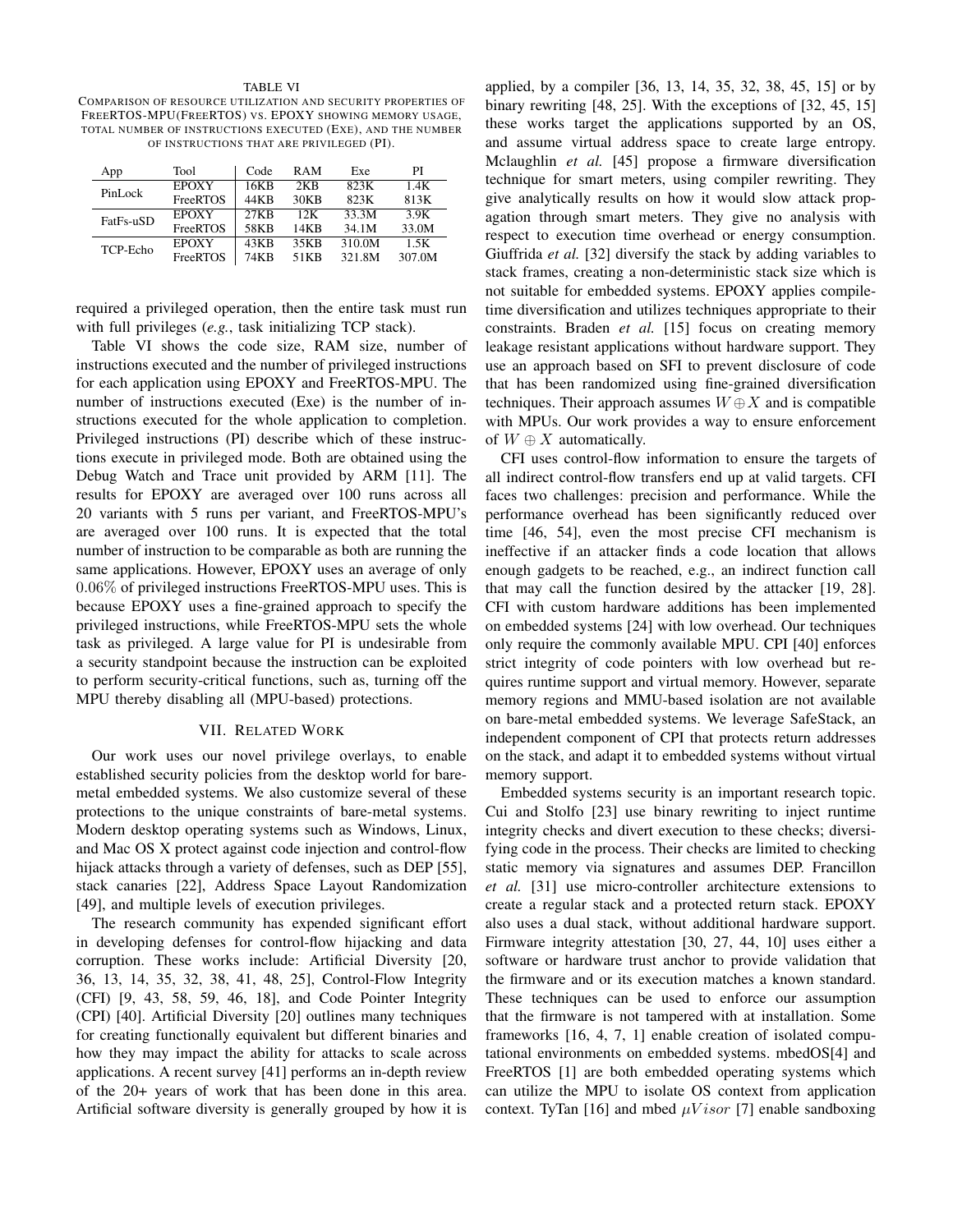between different tasks of a bare-metal system. These require that an application be developed using its respective API. ARM's TrustZone [12] provides hardware to divide execution between untrusted and trusted execution environments. The ARMv7-M architecture does not contain this feature.

# VIII. DISCUSSION

*Real-time systems.* The diversity techniques we employ introduce some non-determinism between variants. This may make it unsuitable for real-time systems with strict timing requirements. However, the variability is low (a few percent) making our techniques applicable to wide ranges of devices, particularly IoT devices, as they generally have *soft* real-time constraints. Investigation of the methods to further reduce variability is an area of future work. This involves intrusive changes to the compiler infrastructure to make its actions more deterministic in the face of diversification.

*Protecting inputs and outputs.* We demonstrated EPOXY's ability to protect the lock actuator on PinLock. Protecting the Ethernet and the SD interfaces is conceptually the same– series of reads and writes to IO registers. However, the HAL for these interfaces makes use of long indirection chains, *i.e.*, passing the addresses of these registers as function parameters. Our current analysis does not detect these accesses, and the complexity of the HAL makes manual annotation a daunting task. Extending our analysis to be inter-procedural will allow us to handle these complex IO patterns.

*Use with lightweight OSs.* EPOXY can be extended to apply its protections to lightweight OSs, such as FreeRTOS. Our diversity techniques are directly usable as they do not change any calling conventions. Privilege Overlays require the use of a system call and care must be take to ensure one is reserved. Currently SVC FE is used, an arbitrary choice, which can be changed to a compile-time parameter. Thus, enabling the application of  $W \oplus X$ —assuming the OS does not use the MPU, which typically is the case. To apply SafeStack, the only remaining protection, EPOXY needs to know the number of threads created, and how to initialize each *unsafestack*. This may be obtained by making EPOXY aware of the OS thread create functionality, so it can be modified to setup both stacks. The OS's context switch would also need to be changed to save and restore separate *unsafestack* guards for each thread. With these changes EPOXY could apply its defenses to systems using a lightweight OS.

#### IX. CONCLUSION

Bare-metal systems typically operate without even basic modern security protections like DEP and control-flow hijack protections. This is caused by the dichotomy inherent in bare-metal system development: all memory is executable and accessible to simplify system development, but security principles dictate restricting some of their use at runtime. We propose EPOXY, that uses a novel technique called privilege overlaying to solve this dichotomy. It applies protections against code injection, control-flow hijack, and data corruption attacks in a system-specific way. A performance evaluation of our prototype implementation shows that not only are these defenses effective, but that they result in negligible execution and power overheads. The open-source version of EPOXY is available at https://github.com/HexHive/EPOXY.

#### ACKNOWLEDGMENTS

We thank the anonymous reviewers for their insightful comments. We also thank Brandon Eames for his informative feedback. This material is based in part upon work supported by the National Science Foundation under Grant Numbers CNS-1464155 and CNS-1548114. Any opinions, findings, and conclusions or recommendations expressed in this material are those of the authors and do not necessarily reflect the views of the National Science Foundation. This work is also funded by Sandia National Laboratories. Sandia National Laboratories is a multi-program laboratory managed and operated by Sandia Corporation, a wholly owned subsidiary of Lockheed Martin Corporation, for the U.S. Department of Energys National Nuclear Security Administration under contract DE-AC04- 94AL85000.

#### **REFERENCES**

- [1] FreeRTOS-MPU. http://www.freertos.org/ FreeRTOS-MPU-memory-protection-unit.html
- [2] FreeRToS Support Forum. ARM\_CM3\_MPU does not seem to build in FreeRTOS 9.0.0. https://sourceforge.net/p/freertos/ discussion/382005/thread/3743f72c/
- [3] FreeRToS Support Forum. Stack overflow detection on Cortexm3 with MPU . https://sourceforge.net/p/freertos/discussion/ 382005/thread/18f8a0ce/#deab
- [4] mbed OS. https://www.mbed.com/en/development/mbed-os/
- [5] STM32479I-EVAL. http://www.st.com/resource/en/user manual/dm00219352.pdf
- [6] STM32F4-Discovery. http://www.st.com/st-web-ui/ static/active/en/resource/technical/document/data\_brief/ DM00037955.pdf
- [7] The mbed OS uVisor. https://www.mbed.com/en/technologies/ security/uvisor/
- [8] FreeRToS Support Forum. Mistype in port.c for GCC/ARM CM3 MPU , Jan 2016. https://sourceforge.net/ p/freertos/discussion/382005/thread/6a4f7df2/
- [9] M. Abadi, M. Budiu, U. Erlingsson, and J. Ligatti, Controlflow integrity, In *ACM Conf. on Computer and Communication Security*. ACM, 2005, pp. 340–353.
- [10] T. Abera, N. Asokan, L. Davi, J. Ekberg, T. Nyman, A. Paverd, A. Sadeghi, and G. Tsudik, C-FLAT: control-flow attestation for embedded systems software, In *Symp. on Information, Computer and Communications Security*, 2016.
- [11] ARM, *ARMv7-M Architecture Reference Manual*, "E.b" ed., 2014.
- [12] ARM, Trustzone, 2015. http://www.arm.com/products/ processors/technologies/trustzone/
- [13] S. Bhatkar, D. DuVarney, and R. Sekar, Address Obfuscation: An Efficient Approach to Combat a Broad Range of Memory Error Exploits. *USENIX Security Symp.*, 2003.
- [14] S. Bhatkar, D. DuVarney, and R. Sekar, Efficient Techniques for Comprehensive Protection from Memory Error Exploits, *USENIX Security Symp.*, 2005.
- [15] K. Braden, S. Crane, L. Davi, M. Franz, P. Larsen, C. Liebchen, and A.-R. Sadeghi, Leakage-resilient layout randomization for mobile devices, In *Network and Distributed Systems Security Symp. (NDSS)*, 2016.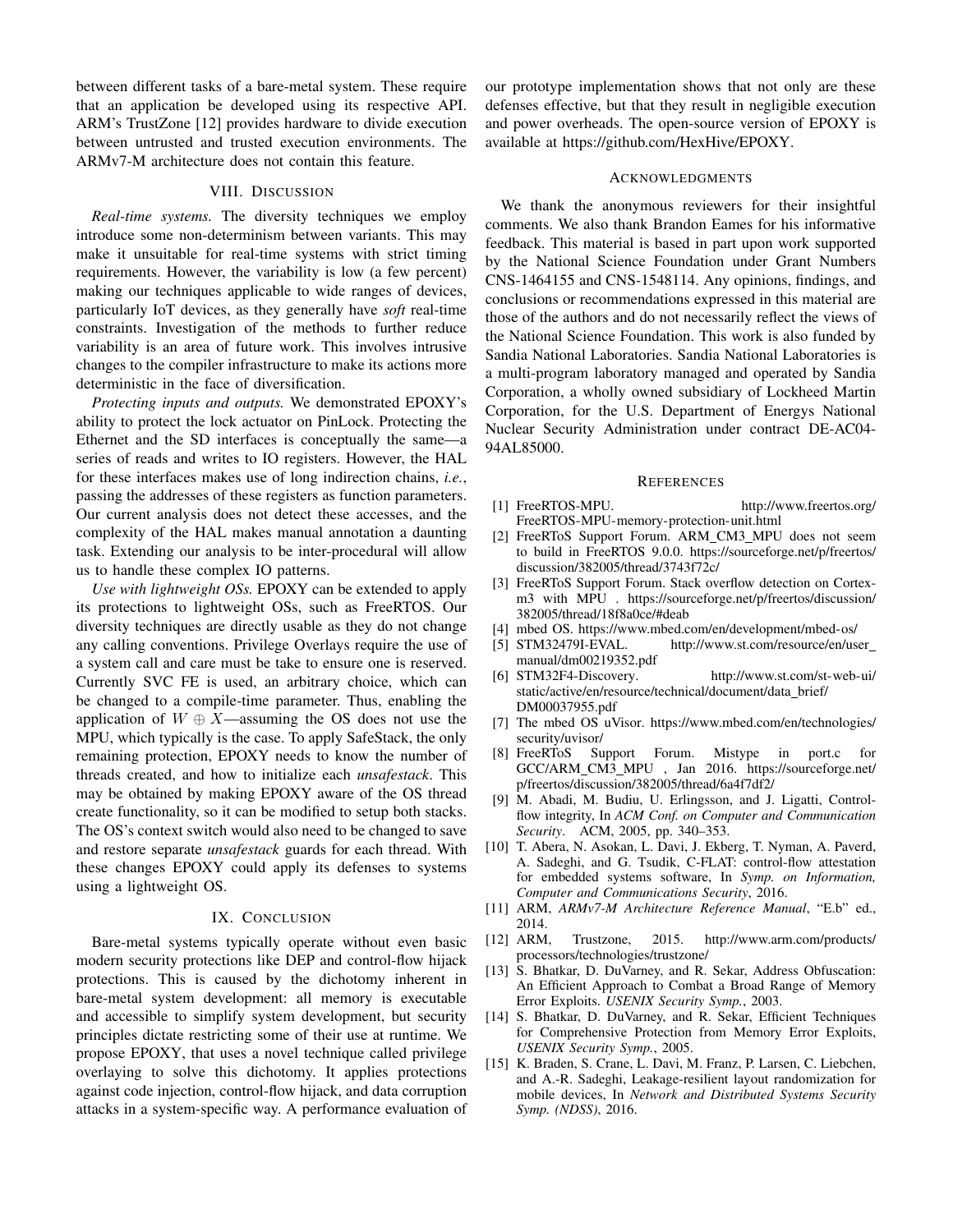- [16] F. Brasser, B. El Mahjoub, A.-R. Sadeghi, C. Wachsmann, and P. Koeberl, Tytan: Tiny trust anchor for tiny devices, In *Design Automation Conf.* ACM/IEEE, 2015, pp. 1–6.
- [17] bunnie and Xobs, The exploration and explotation of a sd memory card, In *Chaos Computing Congress*, 2013.
- [18] N. Burow, S. A. Carr, J. Nash, P. Larsen, M. Franz, S. Brunthaler, and M. Payer, Control-Flow Integrity: Precision, Security, and Performance, *ACM Computing Surveys*, vol. 50, no. 1, 2018, preprint: https://arxiv.org/abs/1602.04056.
- [19] N. Carlini, A. Barresi, M. Payer, D. Wagner, and T. R. Gross, Control-Flow Bending: On the Effectiveness of Control-Flow Integrity, In *SEC: USENIX Security Symposium*, 2015.
- [20] F. B. Cohen, Operating system protection through program evolution, *Computers and Security*, vol. 12, no. 6, pp. 565–584, oct 1993.
- [21] A. Costin, J. Zaddach, A. Francillon, and D. Balzarotti, A large-scale analysis of the security of embedded firmwares, In *USENIX Security Symp.*, 2014, pp. 95–110.
- [22] C. Cowan, C. Pu, D. Maier, and J. Walpole, StackGuard: Automatic Adaptive Detection and Prevention of Buffer-Overflow Attacks. *USENIX Security Symp.*, 1998.
- [23] A. Cui and S. J. S. Stolfo, Defending Embedded Systems with Software Symbiotes, In *Intl. Conf. on Recent Advances in Intrusion Detection*. Springer, 2011, pp. 358–377.
- [24] L. Davi, M. Hanreich, D. Paul, A.-R. Sadeghi, P. Koeberl, D. Sullivan, O. Arias, and Y. Jin, Hafix: Hardware-assisted flow integrity extension, In *Proceedings of the 52Nd Annual Design Automation Conference*, ser. DAC '15, 2015, pp. 74:1–74:6.
- [25] L. V. Davi, A. Dmitrienko, S. Nürnberger, and A.-R. Sadeghi, Gadge Me If You Can, In *Symp. on Information, Computer and Communications Security*. ACM Press, 2013, p. 299.
- [26] L. Duflot, Y.-A. Perez, G. Valadon, and O. Levillain, Can you still trust your network card, *CanSecWest*, pp. 24–26, 2010.
- [27] K. Eldefrawy, G. Tsudik, A. Francillon, and D. Perito, Smart: Secure and minimal architecture for (establishing dynamic) root of trust. In *Network and Distributed System Security Symp.*, vol. 12, 2012, pp. 1–15.
- [28] I. Evans, F. Long, U. Otgonbaatar, H. Shrobe, M. Rinard, H. Okhravi, and S. Sidiroglou-Douskos, Control jujutsu: On the weaknesses of fine-grained control flow integrity, In *CCS'15: Conference on Computer and Communications Security*, 2015.
- [29] D. Evtyushkin, D. Ponomarev, and N. Abu-Ghazaleh, Jump over aslr: Attacking branch predictors to bypass aslr, In *IEEE/ACM International Symposium on Microarchitecture (MICRO)*, 2016.
- [30] A. Francillon, Q. Nguyen, K. B. Rasmussen, and G. Tsudik, A minimalist approach to remote attestation, In *Euro. Design, Automation, and Test*. EDAA, 2014, p. 244.
- [31] A. Francillon, D. Perito, and C. Castelluccia, Defending embedded systems against control flow attacks, In *ACM Conf. on Computer and Communication Security*, 2009, pp. 19–26.
- [32] C. Giuffrida, A. Kuijsten, and A. Tanenbaum, Enhanced operating system security through efficient and fine-grained address space randomization. *USENIX Security Symp.*, 2012.
- [33] J. Gustafsson, A. Betts, A. Ermedahl, and B. Lisper, The mälardalen wcet benchmarks: Past, present and future, In Open *Access Series in Informatics*, vol. 15. Schloss Dagstuhl-Leibniz-Zentrum fuer Informatik, 2010.
- [34] M. R. Guthaus, J. S. Ringenberg, D. Ernst, T. M. Austin, T. Mudge, and R. B. Brown, Mibench: A free, commercially representative embedded benchmark suite, In *Intl. Work. on Workload Characterization*. IEEE, 2001, pp. 3–14.
- [35] A. Homescu, S. Neisius, P. Larsen, S. Brunthaler, and M. Franz, Profile-guided automated software diversity, In *Intl Symp. on Code Generation and Optimization*. IEEE, 2013, pp. 1–11.
- [36] A. Homescu, S. Brunthaler, P. Larsen, and M. Franz, Librando: Transparent code randomization for just-in-time compilers, In *ACM Conf. on Computer and Communication Security*, 2013.
- [37] H. Hu, S. Shinde, S. Adrian, Z. L. Chua, P. Saxena, and Z. Liang, Data-oriented programming: On the expressiveness of non-control data attacks, In *IEEE Symp. on Security and Privacy*. IEEE, 2016, pp. 969–986.
- [38] T. Jackson, B. Salamat, A. Homescu, K. Manivannan, G. Wagner, A. Gal, S. Brunthaler, C. Wimmer, and M. Franz, Compiler-generated software diversity, In *Moving Target Defense*. Springer, 2011, pp. 77–98.
- [39] B. Krebs, DDoS on Dyn Impacts Twitter, Spotify, Reddit. https://krebsonsecurity.com/2016/10/ ddos-on-dyn-impacts-twitter-spotify-reddit/
- [40] V. Kuznetsov, L. Szekeres, M. Payer, G. Candea, R. Sekar, and D. Song, Code Pointer Integrity, *USENIX Symp. on Operating Systems Design and Implementation*, 2014.
- [41] P. Larsen, A. Homescu, S. Brunthaler, and M. Franz, SoK: Automated Software Diversity, *IEEE Symp. on Security and Privacy*, pp. 276–291, 2014.
- [42] C. Lattner and V. Adve, Llvm: A compilation framework for lifelong program analysis and transformation, In *Intl. Symp. Code Generation and Optimization*. IEEE, 2004, pp. 75–86.
- [43] J. Li, Z. Wang, T. Bletsch, D. Srinivasan, M. Grace, and X. Jiang, Comprehensive and efficient protection of kernel control data, *IEEE Trans. on Information Forensics and Security*, vol. 6, no. 4, pp. 1404–1417, 2011.
- [44] Y. Li, J. M. McCune, and A. Perrig, Viper: Verifying the integrity of peripherals' firmware, In *ACM Conf. on Computer and Communications Security*, 2011, pp. 3–16.
- [45] S. E. McLaughlin, D. Podkuiko, A. Delozier, S. Miadzvezhanka, and P. McDaniel, Embedded firmware diversity for smart electric meters. In *USENIX Work. on Hot Topics in Security*, 2010.
- [46] B. Niu and G. Tan, Modular control-flow integrity, *ACM SIG-PLAN Notices*, vol. 49, no. 6, pp. 577–587, 2014.
- [47] J. Pallister, S. J. Hollis, and J. Bennett, BEEBS: open benchmarks for energy measurements on embedded platforms, *CoRR*, vol. abs/1308.5174, 2013.
- [48] V. Pappas, M. Polychronakis, and A. D. Keromytis, Smashing the gadgets: Hindering return-oriented programming using inplace code randomization, *IEEE Symp. on Security and Privacy*, pp. 601–615, 2012.
- [49] PaX Team, PaX address space layout randomization (ASLR), 2003. http://pax.grsecurity.net/docs/aslr.txt
- [50] G. Ramalingam, The undecidability of aliasing, *ACM Trans. Program. Lang. Syst.*, vol. 16, no. 5, Sep. 1994.
- [51] A.-R. Sadeghi, C. Wachsmann, and M. Waidner, Security and privacy challenges in industrial internet of things, In *Design Automation Conf.* ACM/IEEE, 2015, p. 54.
- [52] J. Salwan, ROPgadget Gadgets Finder and Auto-Roper, 2011. http://shell-storm.org/project/ROPgadget/
- [53] L. Szekeres, M. Payer, and D. Song, SoK: Eternal War in Memory, In *IEEE Symp. on Security and Privacy*. IEEE, may 2013, pp. 48–62.
- [54] C. Tice, T. Roeder, P. Collingbourne, S. Checkoway, U. Erlingsson, L. Lozano, and G. Pike, Enforcing forward-edge controlflow integrity in gcc & llvm, In *USENIX Security Symp.*, 2014.
- [55] A. van de Ven and I. Molnar, Exec Shield, 2004. https: //www.redhat.com/f/pdf/rhel/WHP0006US Execshield.pdf
- [56] R. Wahbe, S. Lucco, T. E. Anderson, and S. L. Graham, Efficient software-based fault isolation, In *SOSP'03: Symposium on Operating Systems Principles*, 1993.
- [57] J. Zaddach, A. Kurmus, D. Balzarotti, E.-O. Blass, A. Francillon, T. Goodspeed, M. Gupta, and I. Koltsidas, Implementation and implications of a stealth hard-drive backdoor, In *Annual Computer Security Applications Conf.*, 2013, pp. 279–288.
- [58] C. Zhang, T. Wei, Z. Chen, L. Duan, L. Szekeres, S. McCamant, D. Song, and W. Zou, Practical control flow integrity and randomization for binary executables, In *IEEE Symp. on Security*